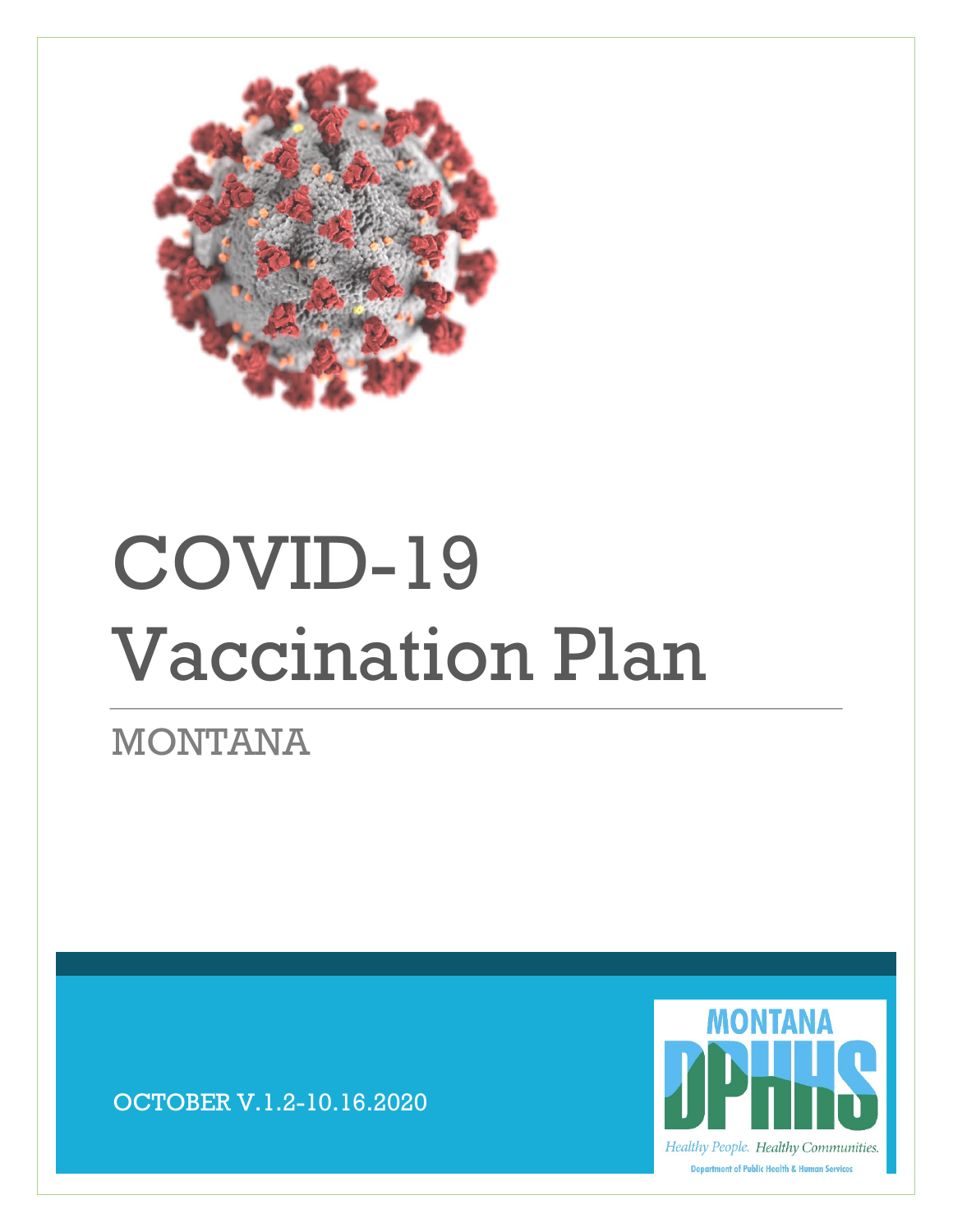

# Table of Contents

<span id="page-1-0"></span>

| Section 7: COVID-19 Vaccine Allocation, Ordering, Distribution, and Inventory Management 19 |  |
|---------------------------------------------------------------------------------------------|--|
|                                                                                             |  |
|                                                                                             |  |
|                                                                                             |  |
|                                                                                             |  |
|                                                                                             |  |
|                                                                                             |  |
|                                                                                             |  |
|                                                                                             |  |
|                                                                                             |  |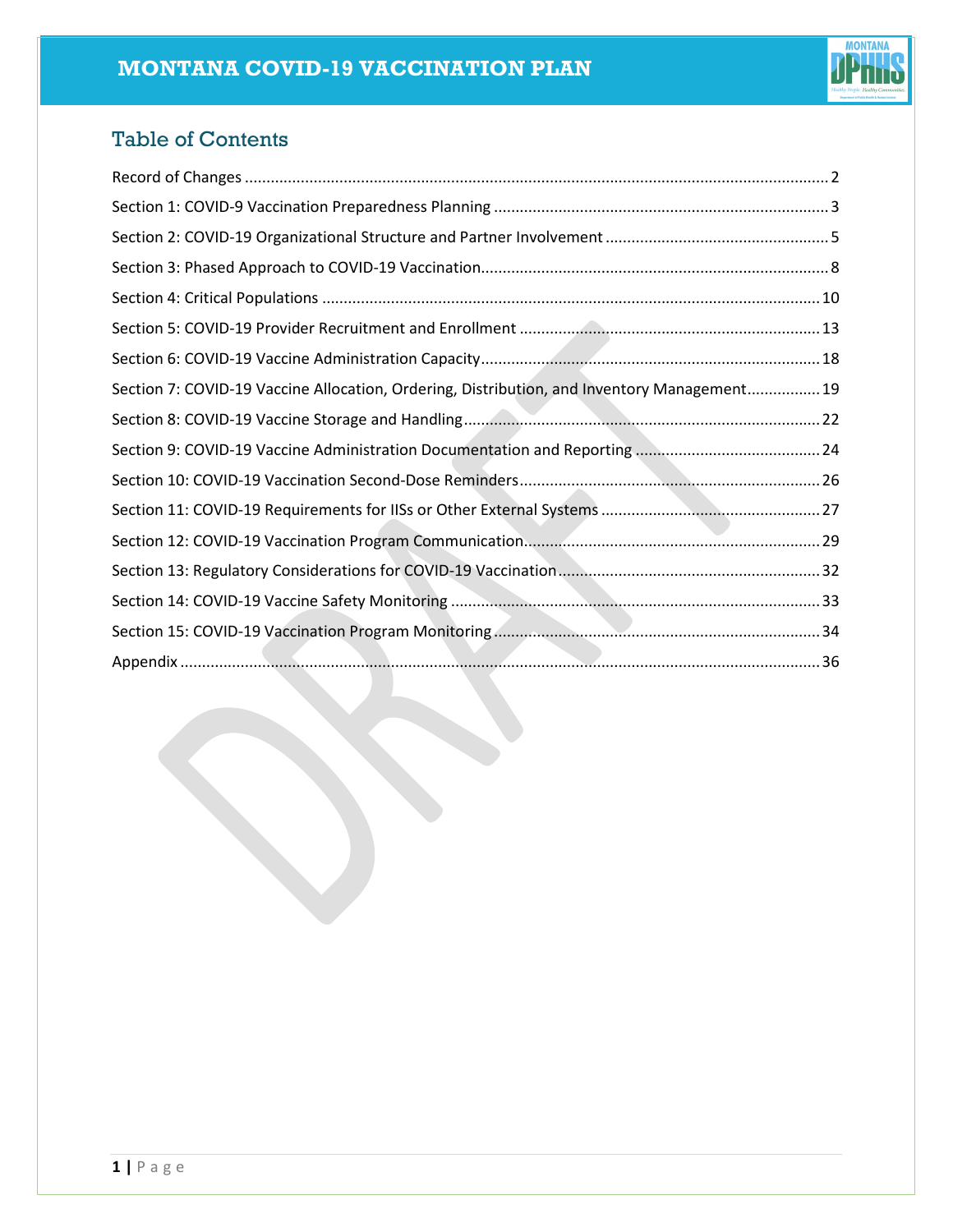

# Record of Changes

# **Date of original version:**

| Date     | Change        | Date of | <b>Description of Change</b> | Name of |
|----------|---------------|---------|------------------------------|---------|
| Reviewed | <b>Number</b> | Change  |                              | Author  |
|          |               |         |                              |         |
|          |               |         |                              |         |
|          |               |         |                              |         |
|          |               |         | a.                           |         |
|          |               |         |                              |         |
|          |               |         |                              |         |
|          |               |         |                              |         |
|          |               |         |                              |         |
|          |               |         |                              |         |
|          |               |         |                              |         |
|          |               |         |                              |         |
|          |               |         |                              |         |
|          |               |         |                              |         |
|          |               |         |                              |         |
|          |               |         |                              |         |
|          |               |         |                              |         |
|          |               |         |                              |         |
|          |               |         |                              |         |
|          |               |         |                              |         |
|          |               |         |                              |         |
|          |               |         |                              |         |
|          |               |         |                              |         |
|          |               |         |                              |         |
|          |               |         |                              |         |
|          |               |         |                              |         |
|          |               |         |                              |         |
|          |               |         |                              |         |
|          |               |         |                              |         |
|          |               |         |                              |         |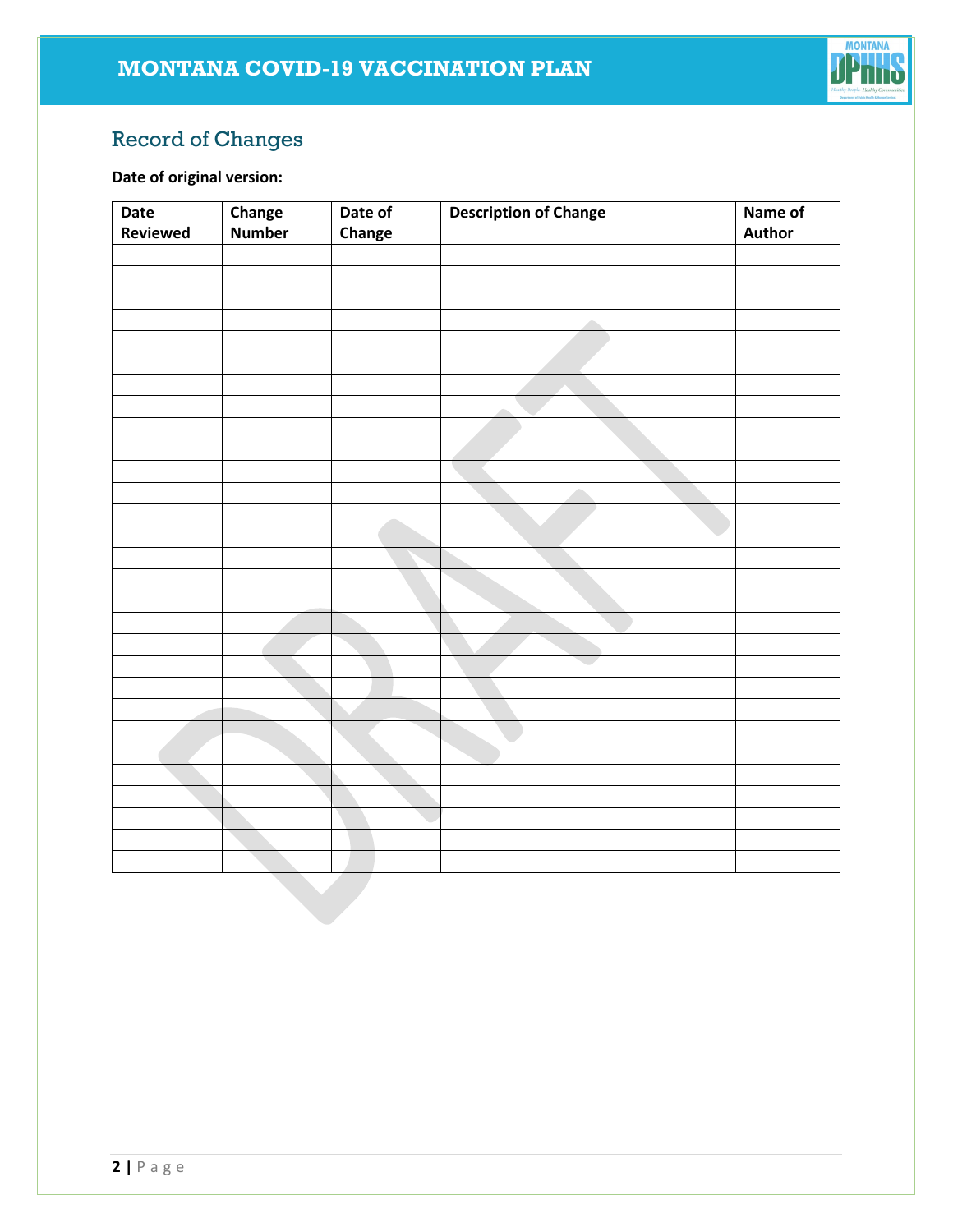

# <span id="page-3-0"></span>Section 1: COVID-9 Vaccination Preparedness Planning

A. The Montana Department of Public Health and Human Services (DPHHS) has exercised its mass vaccination and Medical Countermeasures (MCM) and Strategic National Stockpile (SNS) plans since the inception of the Public Health Emergency Preparedness (PHEP) program with the help of the CDC Cooperative Agreement created by the US Congress passing the Pandemic and All Hazards Preparedness Act in December of 2006. These MCM and SNS plans include vaccine distribution.

DPHHS allocates a portion of its grant funding to local and tribal health jurisdictions (LHJ) in return for completing assigned deliverables. Part of the deliverable requirements include writing, exercising, and updating their own MCM plans and Point of Dispensing (POD) procedures.

Montana has a decentralized government, meaning local and tribal governments are responsible for distributing and dispensing vaccines within their own jurisdictions. PHEP reviews these plans as part of deliverable requirements for the LHJs.

Montana's role is to receive, stage, and ship medical assets to public health agencies and other healthcare related facilities. PHEP ensures each jurisdiction keeps their distribution plans current, and partners with the Immunization (IZ) program to ensure at least one vaccination clinic is conducted annually as an exercise of those plans. DPHHS does not conduct its own vaccinations. State facilities with resident populations work with local public health departments to conduct closed clinics for residents and staff.

The 2009 H1N1 response for distributing vaccine was the first time Montana activated its MCM plan. The after-action reports (AAR) and subsequent improvement plans (IP) allowed program staff to make changes to the gaps observed ten years ago. Since then, the PHEP cooperative agreement has cycled twice. The funding agreement requires jurisdictions to hold full-scale exercises to test SNS and MCM plans. Montana conducted Big Sky Push 2 in 2014 with participation from all local and tribal health jurisdictions and planning partners. The ARR and IP led to adjustments to several plans, as does any exercise.

DPHHS held its latest full-scale exercise, Operation Oro y Plata Armis, in October 2019. This exercise also included all local and tribal jurisdictions and planning partners.

Both of the full-scale exercises and the H1N1 response were predicated with planning and mutual agreements with multiple partners. These partners included federal agencies such as US Health and Human Services and the US Marshall Service and the United States Postal Service (quasigovernmental). State government agencies included the Montana Disaster and Emergency Services (DES) and the Montana Highway Patrol. Private enterprises also participated, such as transport companies United Parcel Service (UPS), FedEx, Mergenthaler Transfer and Storage.

Planning partners for LHJs includes emergency managers, local law enforcement, pharmacies, hospitals and clinics, long term care centers, and private businesses, among others. Plans are supported by mutual aid agreements and memos of understanding (MOU).

DPHHS PHEP is currently working through its improvement plan developed from the 2019 full scale exercise that directly impacts distribution of medicine and medical material. Some of those gaps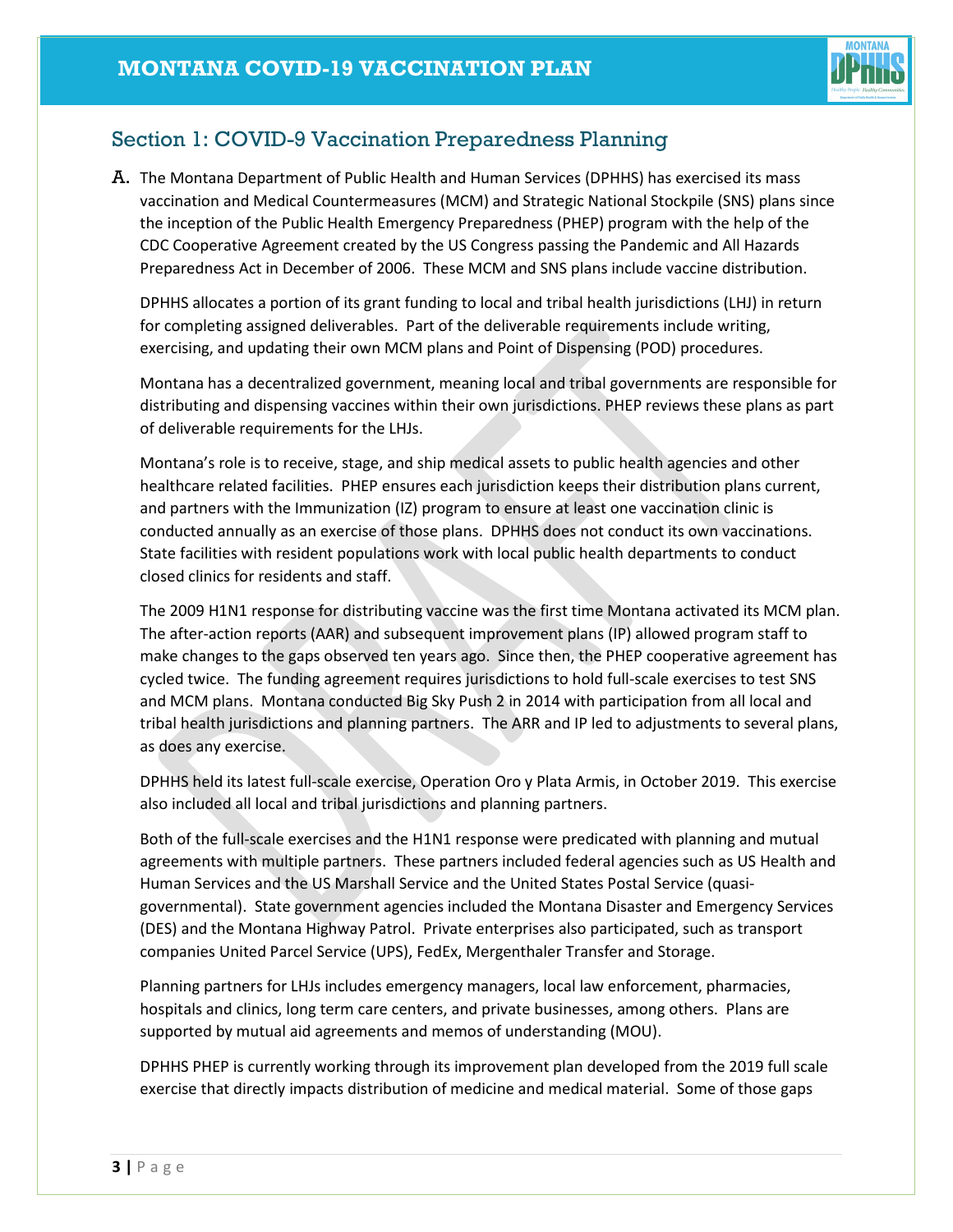

have already been addressed through current operations for ordering and distribution of personal protective equipment (PPE) to Montana's 58 county and tribal health jurisdictions.

In summary, the IP called for improvements in sharing essential elements of information (EEI) among partners, better verification of delivery points, more timely communication, information quality control, develop closer relationships with transport partners, and identifying back-up personnel for incident command positions.

Anticipated gaps for immediate action include:

- Written operating procedures for ordering, delivery, and tracking of COVID-19 vaccine (most of which is accomplished within this document)
- Just in time training protocols for COVID-19 vaccine specific activities
- Developed and targeted public information campaign focused on the COVID-19 vaccine for Montanans
	- o Vaccine hesitancy among the public
	- o Misinformation and rumors about COVID-19 vaccine among the public
	- o Importance of starting with critical populations
	- o Follow-through with second dose of vaccine

Shared challenges with local and tribal jurisdictions include the following

- Lack of personnel in smaller jurisdictions to dispense vaccine
- Supporting local public health agencies with justifying prioritized selections of critical populations to their local governments
- B. Upon implementation of Montana's COVID-19 Vaccine Strategy, and prior to the first shipment of vaccine, PHEP will design and execute a tabletop exercise (TTX) with representative participants. Artificialities of the scenario will include an accelerated timeline to cover operational expectations.

The resulting After-Action Report will drive an Improvement Plan (IP) will drive updates to the strategy document and refine procedural practices.

A TTX will proceed each phase of the operation (see Section 3). The AAR and IP will ensure the continuity of quality improvement and mitigate gaps discovered in operational planning. Because

the dates for the release of vaccine is uncertain, specific dates cannot be determined.

In addition to the exercises, Incident Action Plans (IAP) for operational periods will address discovered issues and list improvement actions. This standard Incident Command Structure (ICS) practice is a built-in quality control method that meets the immediate needs of resolving issues throughout the campaign.



NOTE: Graph not scaled to actual dates.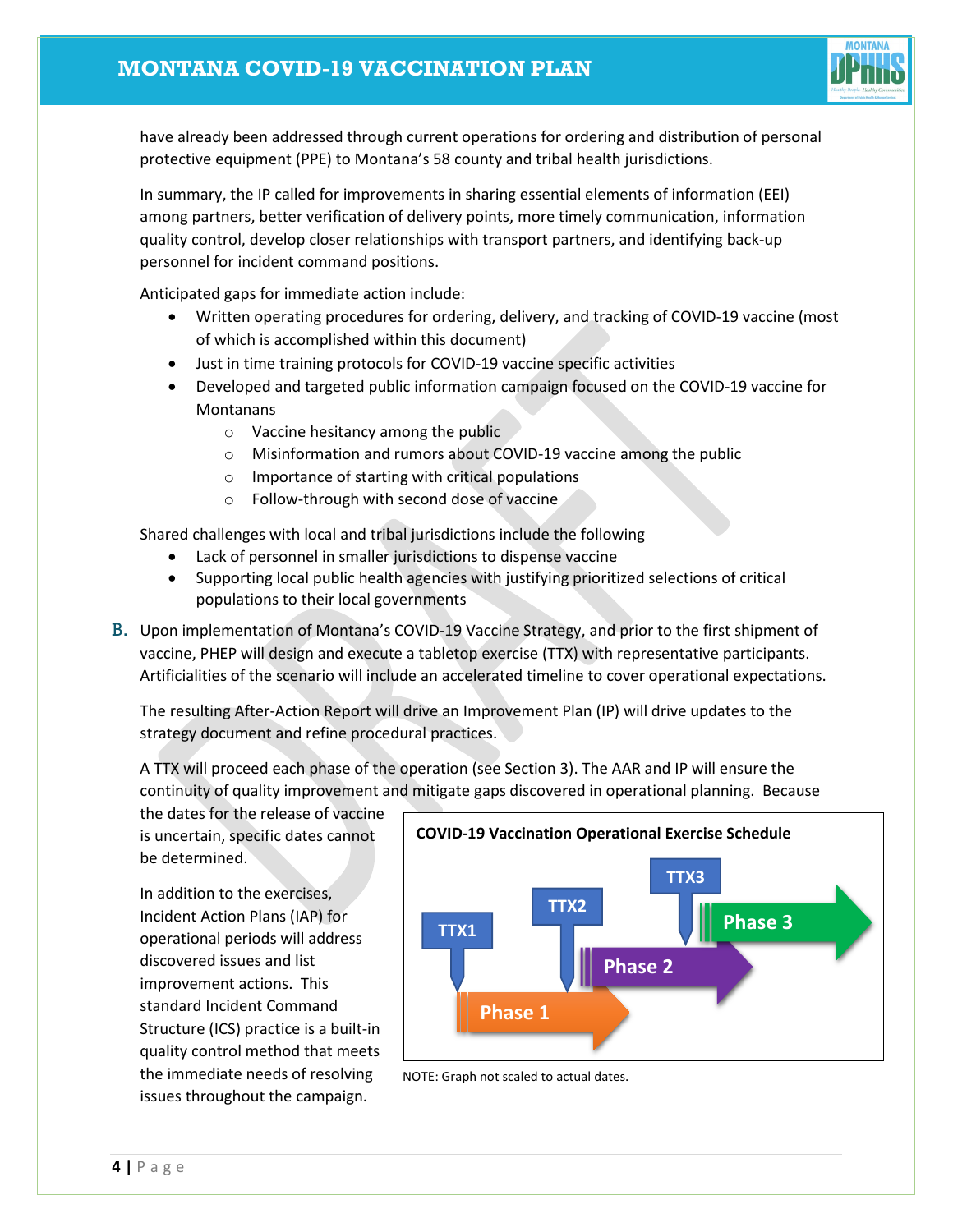

# <span id="page-5-0"></span>Section 2: COVID-19 Organizational Structure and Partner Involvement

- A. COVID-19 vaccinations require collaboration and communication across multiple agencies, programs, and stakeholders. The State of Montana's plan recognizes the importance of this collaborative response and is establishing two key advisory groups that will guide the effective vaccination effort. The operational hub of this effort will be located in DPHHS's Immunization Section in the Communicable Disease Control and Prevention Bureau (CDCPB), which has historically been the operational center of other major immunization and communicable disease responses in the state. This work will be guided and assisted by both an internal Planning Advisory Group (reporting to the Governor's Coronavirus Taskforce) as well as the Vaccination Plan Coordination Planning Team, which will be comprised of key community stakeholders from across Montana representing multiple entities outlined below. Of note, the lists below are not dispositive, as the State of Montana is focused on ensuring representation, communication, and collaboration throughout this process.
- B. The internal COVID-19 Vaccination Planning Advisory Group is comprised of subject matter experts in communicable disease, immunization, administrative direction, and public health emergency preparedness. This cross section of experts and Department leadership will be charged with core implementation as well as rapidly identifying challenges, issues, and operational issues requiring swift resolution and action.

### **COVID-19 Vaccination Planning Advisory Group**

State Medical Officer Medical Director, MT Department of Labor and Industry Deputy Director, DPHHS Public Information, DPHHS Administrator, Communicable Disease & Laboratory Services Division Bureau Chief, CDCPB MT Disaster and Emergency Services/Governor's Coronavirus Task Force DPHHS Immunization Program Vaccine Manager, Montana Immunization Program Epidemiologists Public Health Emergency Preparedness Section Supervisor Healthcare Preparedness Program Supervisor

C. The broader COVID-19 Vaccination Plan Coordination Team will be comprised of stakeholders from various sectors across the state, many of whom are established key COVID-19 crisis response partners with the state government and in their communities. Representation from at risk populations will be especially essential as Montana moves through key phases of the plan. Representatives will include, but are not limited to: health systems and hospitals, local health departments, representatives from tribal governments, urban Indian health centers, Indian Health Service, long-term care facilities, correctional facilities, emergency management services, rural health clinics, pharmacies, business and occupational health organizations, health insurance issuers and plans, organizations serving people with disabilities, education agencies and providers, churches and religious leaders and institutions, organizations serving racial and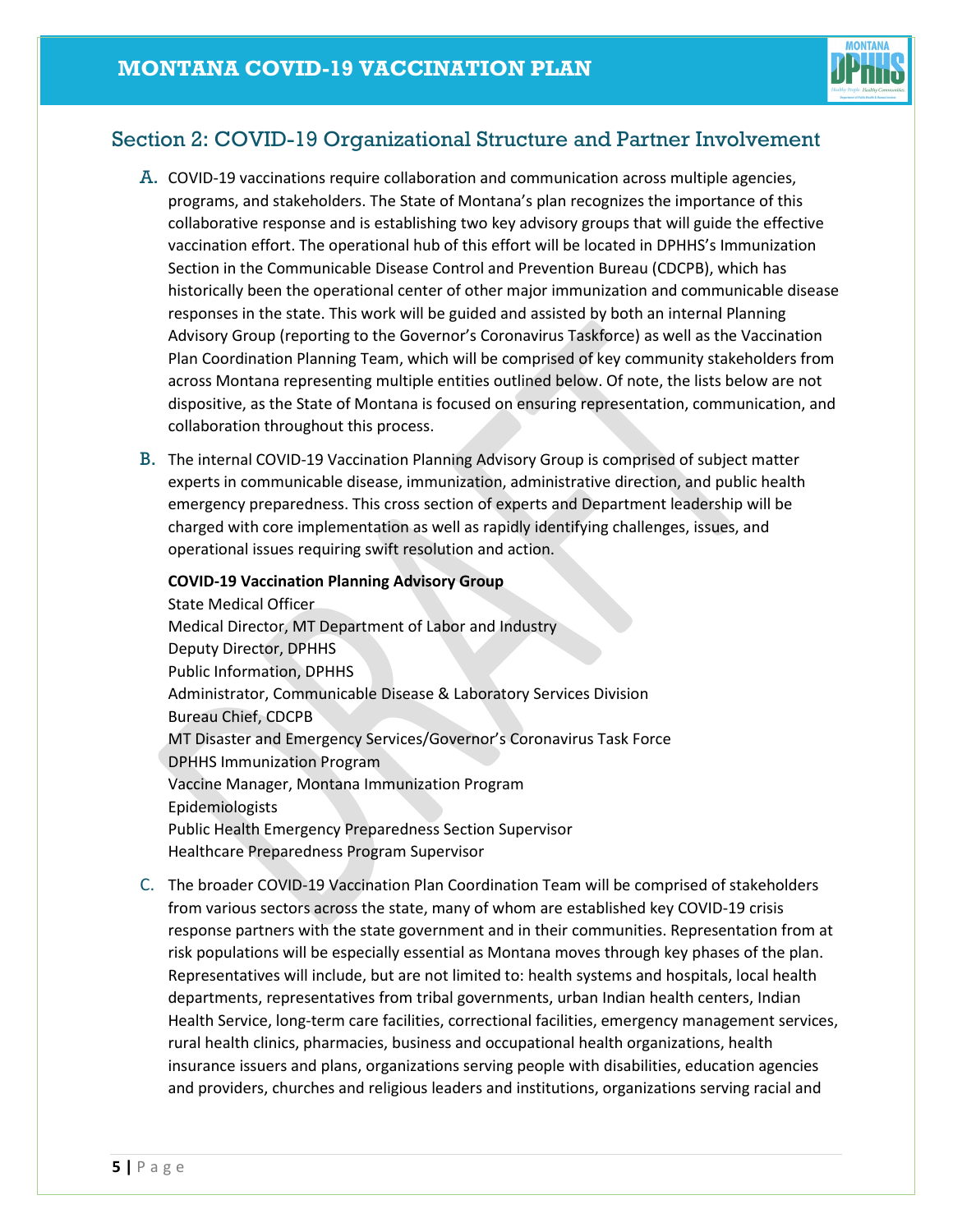# **MONTANA COVID-19 VACCINATION PLAN**



ethnic minority groups, organizations serving people with limited English proficiency, and community representatives.

- D. Internal and external committee members are identified in each subsection above. DPHHS will work closely with key Montana representative entities to ensure individual representatives are identified.
- E. DPHHS fosters collaborative partnerships with counties, tribes, non-profit organizations, healthcare entities, and private businesses as standard operations. As a decentralized government, State agencies depend heavily on these partnerships to serve the people of Montana.

DPHHS will engage with these partners as part of the ongoing response to the COVID-19 pandemic. Key roles for DPHHS partners will be communication with their constituents and their partners. Working with those partners as part of strategic involvement will encourage earlier participation of critical populations. Frequent communications for each phase of the plan will keep the partners engaged and is necessary to keep their organizations and patrons fully informed.

- F. Government-to-government relations and communications with tribal nations and health partners are important and critical throughout this process. A Virtual Tribal Consultation on the vaccine planning was held on October 8, 2020, and included tribal governments, urban Indian health centers, and Indian Health Service. The COVID-19 Vaccination Plan Coordination Team will include representation from each of the following tribal and health entities to ensure unique perspective and expertise is heard:
	- **Indian Health Service, Angela Troutt**
	- **Helena Indian Alliance, Todd Wilson**
	- **All Nations Health Center, Elizabeth Williams**
	- **Billings Urban Indian Health & Wellness Center, Kim Brown**
	- **North American Indian Alliance, Shannon Parker**
	- **Indian Family Health Clinic, TBD**
	- Little Shell Tribe, Molly Wendland
	- Blackfeet Nation, Laura Upham
	- Crow Nation, TBD
	- Fort Peck Tribes, TBD
	- Confederated Salish & Kootenai Tribes, TBD
	- Fort Belknap, TBD
	- Northern Cheyenne Tribe, Janet Wolfname
- G. DPHHS is committed to ensuring that all key partners—including critical and at-risk populations—are fully engaged throughout the COVID-19 vaccination process. As more fully described above, DPPHS is committed to engaging critical population partners through invitation and inclusion on the COVID-19 Vaccination Plan Coordination Team. Critical population representation includes, but is not limited to: long-term care facilities, tribal communities,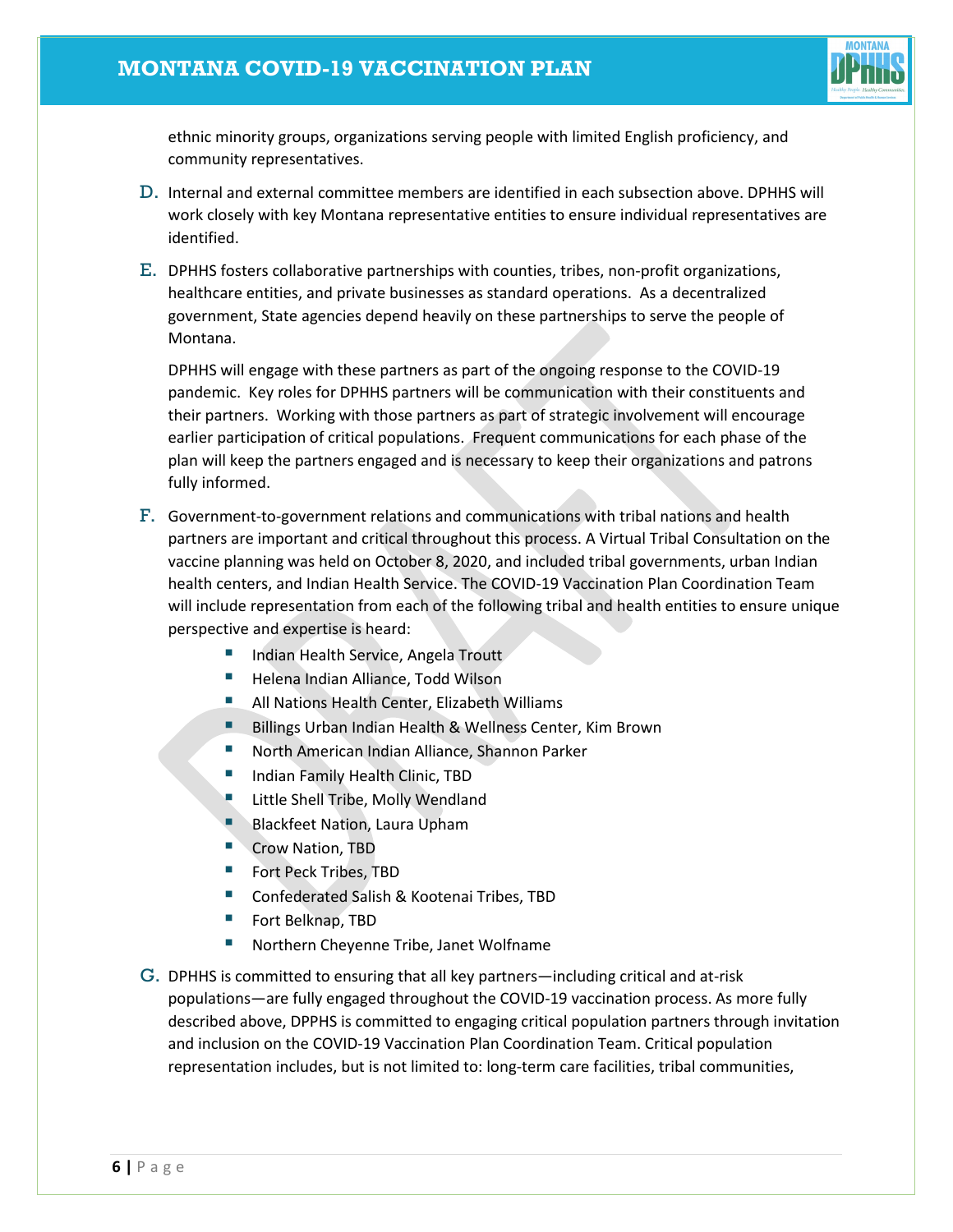# **MONTANA COVID-19 VACCINATION PLAN**



correctional and congregate settings, homeless shelters, community-based organizations, hospital systems, and pharmacies, among others.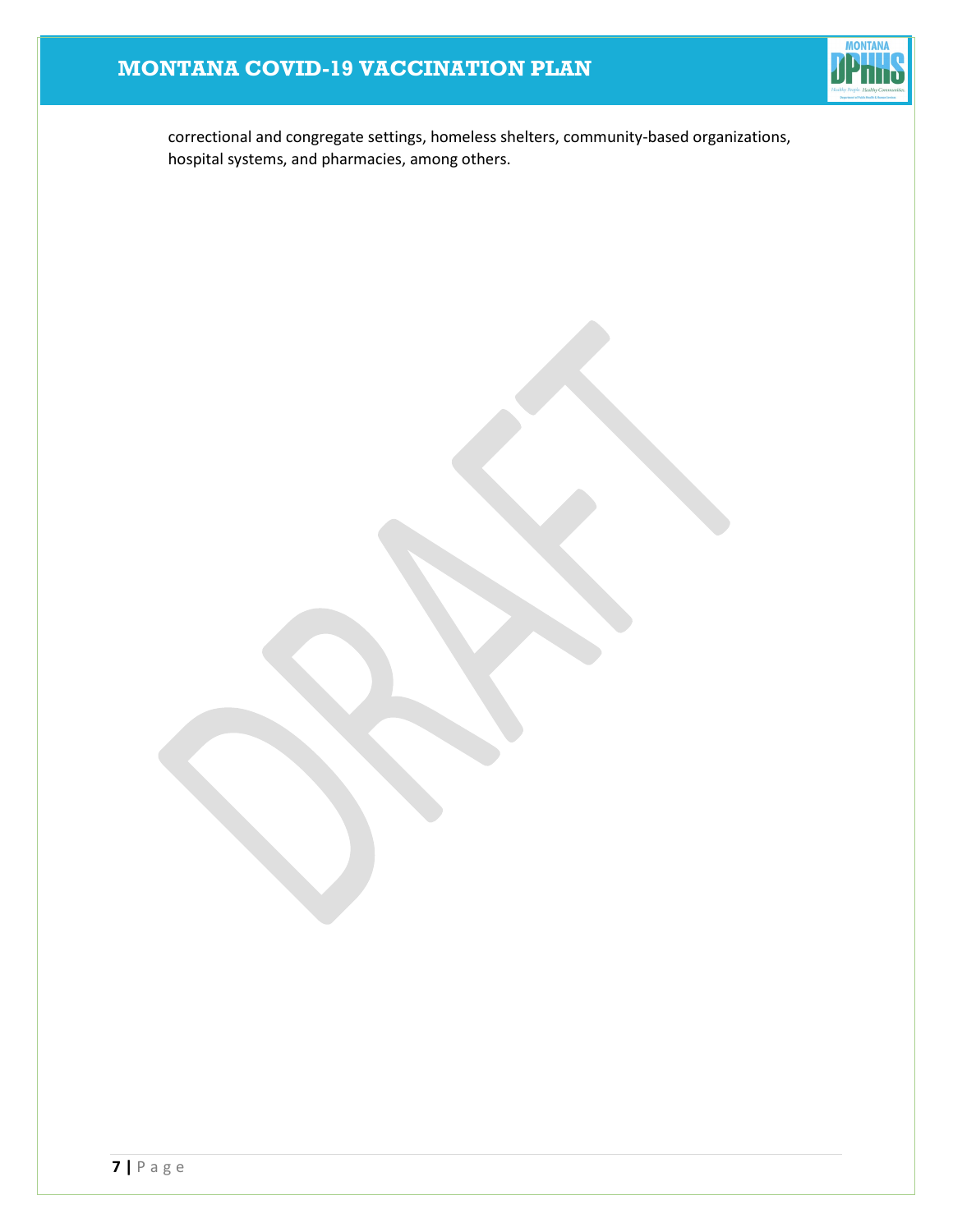

# <span id="page-8-0"></span>Section 3: Phased Approach to COVID-19 Vaccination

## **Operational Response Strategy**

The COVID-19 vaccination campaign is already underway with national planning and pharmaceutical trials nearing completion. The CDC's COVID-19 Healthcare Resilience Task Force has provided models

and information on expected release and delivery of the vaccine. Based on their planning recommendations and guidance, DPHHS is adopting a three-phase approach for vaccine distribution operations. This strategic approach accounts for the overlap of work between phases.

**NOTE:** There are many dynamic factors on federal, state, and local levels that will impact the operations and delivery of the COVID-19 vaccine. The unforeseeable events that might impact this framework creates a cone of uncertainty, making planning difficult for future distribution of

## **COVID-19 Vaccination Operational Outlook**



NOTE: Graph not scaled to actual dates.

vaccine. This dynamic nature compels a framework approach that lends itself to shifting beyond currently defined timelines.

# **Phase 1: Targeted Critical Workforce; Limited Supply**

#### **First Two Months**

The federal government will release stockpiled COVID-19 vaccines in anticipation of FDA approval. CDC has not indicated how much vaccine is allocated to Montana.

**Goal:** Maximize the limited supply of allocated vaccine to ensure essential response personnel and people at the highest risk of life-threatening infection receive at least the first dose within the first two months of initial distribution.

#### **Activities**

- 1. Enroll vaccine providers and collect initial vital data (see Section 5).
- 2. Determine critical populations and define essential response personnel (see Section 7).
- 3. Establish routine communication periods with providers.
- 4. Initiate vaccine orders to local and tribal health jurisdictions and their dispensing partners and engage tracking systems.
- 5. Begin routine reporting to CDC.
- 6. Initiate public information campaign.

## **Phase 2: Expanded Dispensing; Adequate Supply**

#### **Three to Approximately Six Months**

The CDC will ship more vaccine doses as the FDA approves more formulations and supply increases. DPHHS will encourage providers to continue targeting critical workforce and begin to move forward with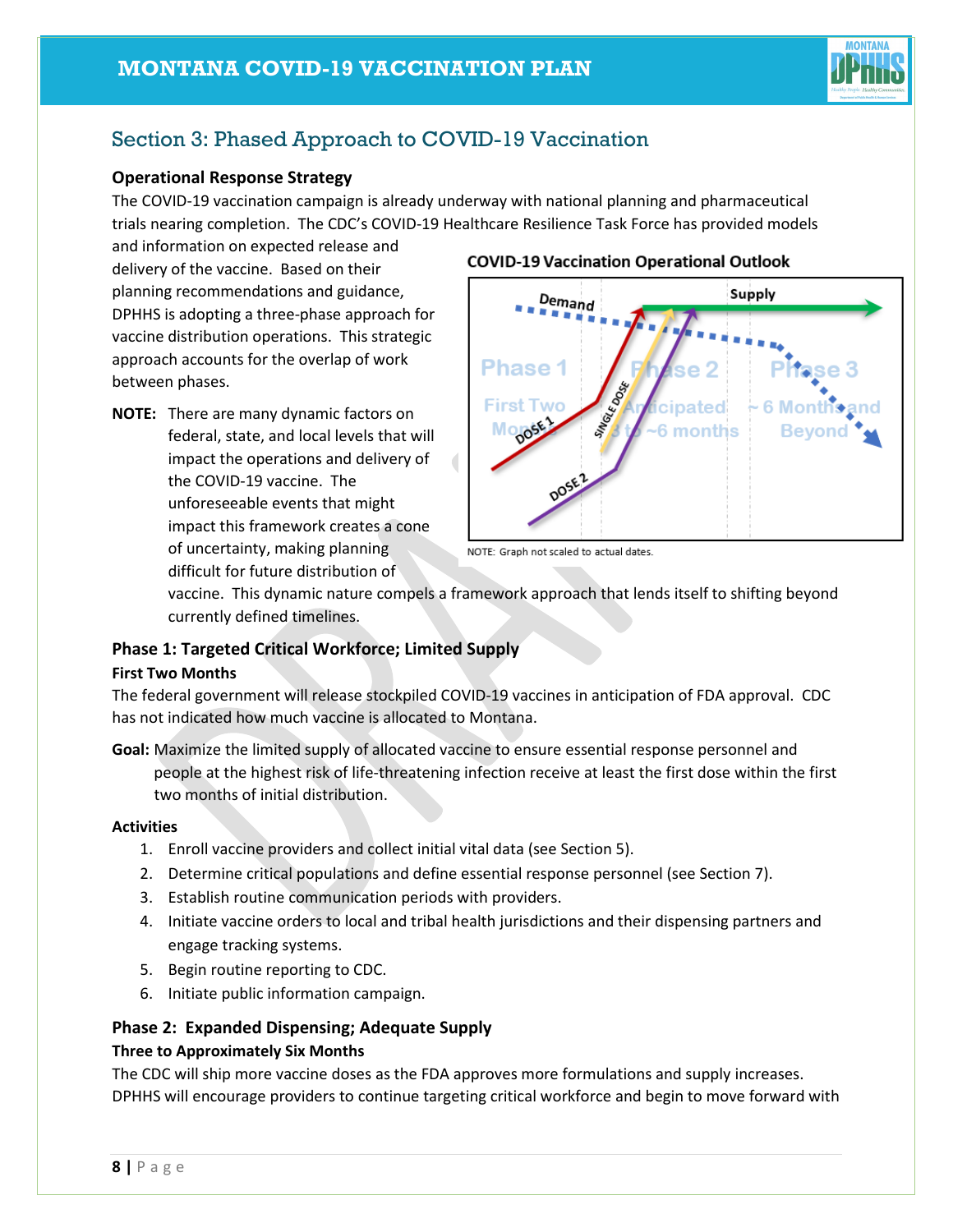

defined prioritized groups (see Section 7). Second dose vaccines will be among the deliveries to complete courses for critical personnel.

**Goal:** Ensure access to COVID-19 vaccine for critical population members who were not vaccinated in Phase 1, provide second dosing for Phase 1 recipients, and expand availability to other prioritized groups.

#### **Activities**

- 1. Expand vaccine provider enrollment.
- 2. Continue tracking vaccine to ensure administration to critical populations and essential personnel.
- 3. Continue regular communications with LHJs with COVID-19 vaccine distribution operations.
- 4. Continue daily reporting to CDC.
- 5. Troubleshoot and solve vaccine tracking, shipping, and storage issues as presented.
- 6. Begin measurement of uptake among critical populations for operational planning.
- 7. Work with Public Information to counter any misinformation, overcome vaccine hesitation, and to update the public about vaccine availability.

## **Phase 3: Expand and Normalize Distribution for Public Dispensing; Sufficient Supply Six Months and Beyond**

Focus for Phase 3 will shift to reaching Tier 5 populations. Vaccine producers should have manufactured enough to make it widely available. At this point, distributing and dispensing should be routine. The COVID-19 vaccine may become part of routine immunizations along with influenza and scheduled or recommended preventative injections. Projections for Phase 3 are highly dependent on event conditions and updated guidance and operational decisions from the CDC and FDA.

**Goal:** Make COVID-19 vaccine ordering and dispensing a routine process for providers and ensure equitable access across the entire population.

## **Activities**

- 1. Continue regular communications with LHJs and enrolled providers to share operational changes and messaging.
- 2. Continue daily reporting to CDC.
- 3. Continue working with Public Information
- 4. Troubleshoot and solve vaccine tracking, ordering, shipping, and storage issues as presented.
- 5. Continue measurement of uptake among all populations for operational planning and public communications
- 6. Transition operational activities into routine daily functions.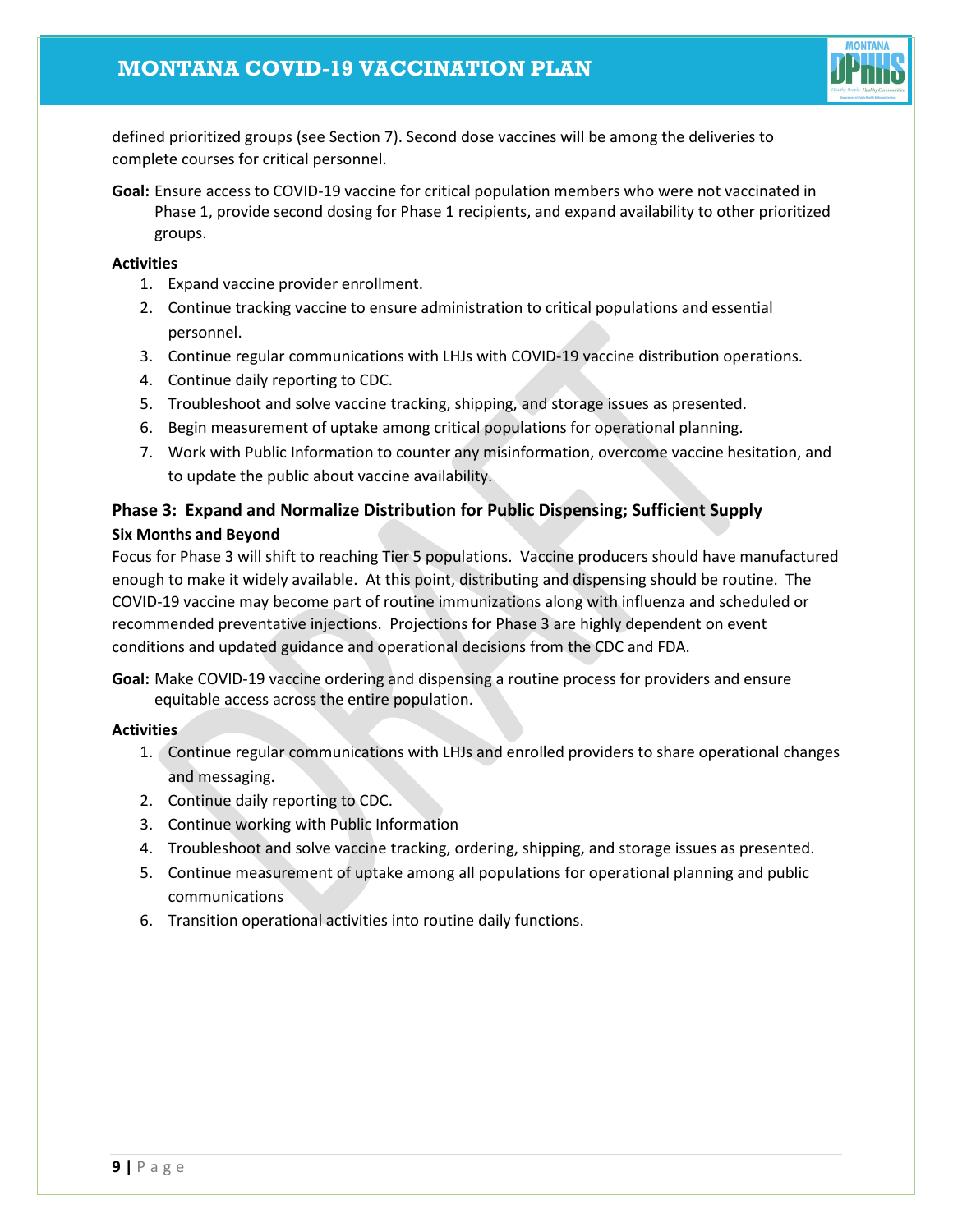

# <span id="page-10-0"></span>Section 4: Critical Populations

A. Defining critical personnel in Montana is primarily a local function. However, the State will define the critical populations for the COVID-19 vaccine in accordance with federal guidance and ACIP recommendations. The vaccine may be a limited resource and a successful strategic framework for a mass vaccination campaign should follow ethical, yet practical, principles for fair and equitable allocation decisions.

State agencies provide program services to specifically defined critical populations, but LHJs along with public and private providers provide the direct services within the communities. LHJs meet regularly with community partners for preparedness planning and exercises. They also collaborate to hold vaccination clinics within their jurisdictions. Because the populations of individual jurisdictions are so small, locating and estimating critical populations within communities is not a difficult task, is already part of preparedness through PHEP, and will only need updating for vaccine planning. The State will assist by providing tools and information to help local planning for POD/clinic planning and to COVID-19 vaccine enrolled providers.

Populations of focus for initial COVID-19 vaccination will likely fall into four categories:

- 1. Critical infrastructure workforce (includes Healthcare Personnel (HCP) (se[e](https://www.cisa.gov/identifying-critical-infrastructure-during-covid-19) [https://www.cisa.gov/identifying-critical-infrastructure-during-covid-19\)](https://www.cisa.gov/identifying-critical-infrastructure-during-covid-19)
	- a. Healthcare personnel (i.e., paid and unpaid personnel working in healthcare settings, which may include vaccinators, pharmacy staff, ancillary staff, school nurses, and EMS personnel)
	- b. Other essential workers (see additional guidance from the Cybersecurity and Infrastructure Security Agency
- 2. People at increased risk for severe COVID-19 illness
	- a. LTCF residents (i.e., nursing home, assisted living, independent living facility residents)
	- b. People with risk factors for severe COVID-19 illness (see [https://www.cdc.gov/coronavirus/2019-ncov/need-extra-precautions/people-with](https://www.cdc.gov/coronavirus/2019-ncov/need-extra-precautions/people-with-medical-conditions.html)[medical-conditions.html\)](https://www.cdc.gov/coronavirus/2019-ncov/need-extra-precautions/people-with-medical-conditions.html)
	- c. People 65 years of age and older
- 3. People at increased risk of acquiring or transmitting Covid-19
	- a. People from racial and ethnic minority groups
	- b. People from tribal communities
	- c. People who are incarcerated/detained in correctional facilities
	- d. People experiencing homelessness/living in shelters
	- e. People attending colleges/universities
	- f. People who work in educational settings (e.g., early learning centers, schools, and colleges/universities)
	- g. People living and working in other congregate settings
- 4. People with limited access to vaccination services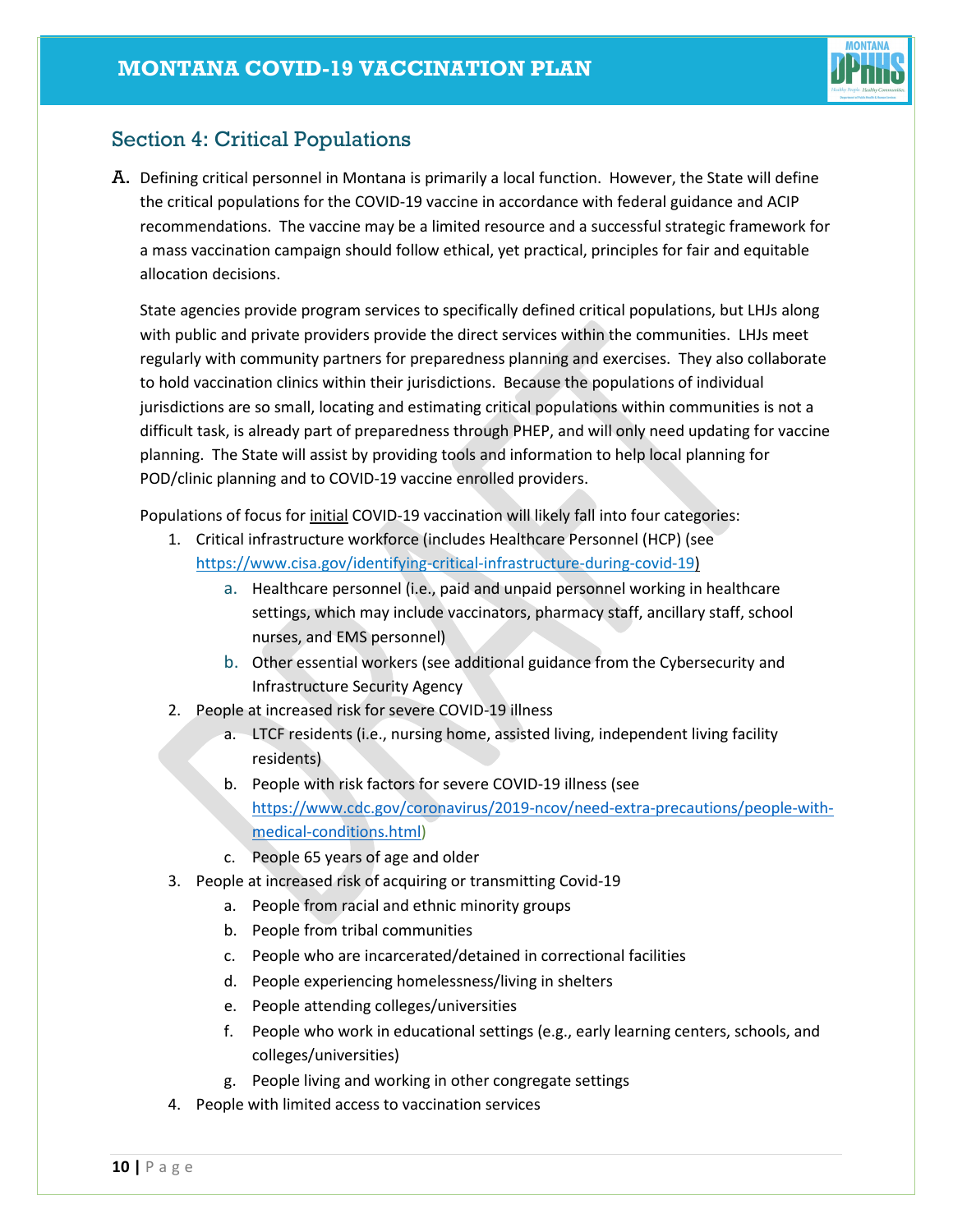# **MONTANA COVID-19 VACCINATION PLAN**



- a. People with limited access to routine vaccination services
- b. People living in rural communities
- c. People with disabilities
- d. People who are under- or uninsured

Population information comes from de-identified data provided by government and academic sources, including the following.

- Rural Health Information Hub. <https://www.ruralhealthinfo.org/states/montana>
- Rural Institute Montana Disability and Health Program, Community Profiles. [http://mtdh.ruralinstitute.umt.edu/?page\\_id=6292](http://mtdh.ruralinstitute.umt.edu/?page_id=6292)
- Health Resources & Services Administration (HRSA) MUAFind (Medically Underserved Areas/Populations).<https://data.hrsa.gov/tools/shortage-area/mua-find>
- US HHS Region 8 Community Profile Reports

Other information that might influence planning

- State epidemiology and laboratory testing
- Relevant CDC Morbidity and Mortality Weekly Reports (MMWR)
- Montana State University Extension Office publications
- Additional or updated guidance from CDC

### **B. Define and estimate numbers of persons in the critical infrastructure workforce**

DPHHS works with datasets provided by the federal government and Montana's Department of Labor & Industry (DLI). The Federal Cybersecurity and Infrastructure Security Agency (CISA) provides definitions for critical infrastructure workforce and specific guidance for COVID-19. DLI provides workforce information by occupation across the state and by county.

- Federal Cybersecurity and Infrastructure Security Agency. [https://www.cisa.gov/identifying](https://www.cisa.gov/identifying-critical-infrastructure-during-covid-19)[critical-infrastructure-during-covid-19](https://www.cisa.gov/identifying-critical-infrastructure-during-covid-19)
- Montana Labor Market Information Dataset. <https://data.mt.gov/>

The healthcare systems workforce estimates can also be gathered through the Regional Healthcare Coalitions' situational awareness program, Juvare.

**C. Determining subset groups of critical populations if there is insufficient vaccine supply.**  Planning vaccine distribution encompasses several factors. Allocations depend on current local spread/prevalence of COVID-19, vaccine production and availability, and the recommendations of the Advisory Committee on Immunization Practices (ACIP) with input from the National Academy of Medicine (NAM).

DPHHS will use the CDC's Allocating and Targeting Pandemic Influenza Vaccine During an Influenza Pandemic (2018) and NAM's Framework for Equitable Allocation of COVID-19 Vaccine (2020) [\(http://nap.edu/25917\)](http://nap.edu/25917) to guide determination of critical population priority.

Populations of focus for COVID-19 vaccination will likely fall into five tiers:

**Tier 1:** Critical infrastructure workforce (includes Healthcare Personnel (HCP) Se[e](https://www.cisa.gov/identifying-critical-infrastructure-during-covid-19) <https://www.cisa.gov/identifying-critical-infrastructure-during-covid-19> and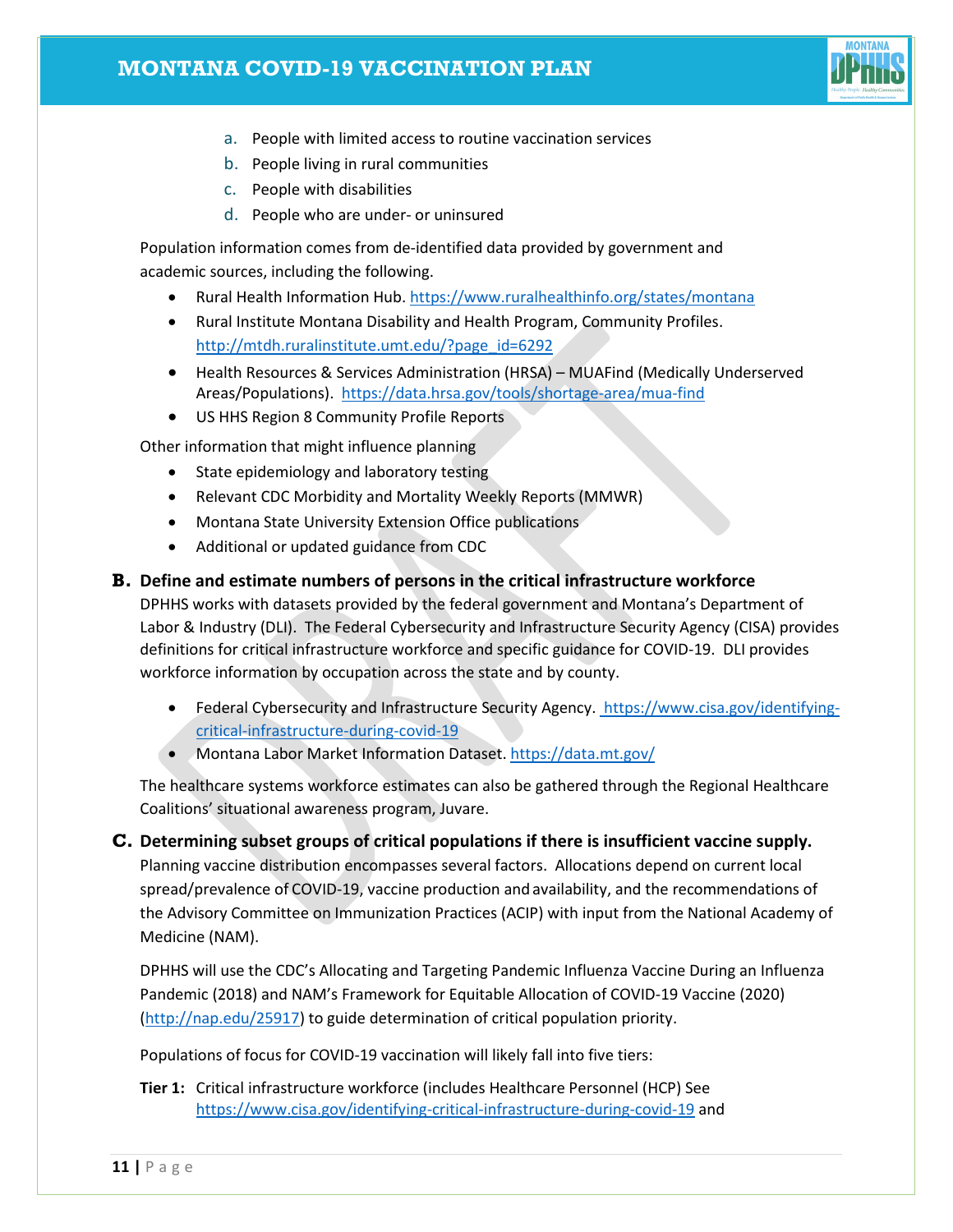

*Allocating and Targeting Pandemic Influenza Vaccine During an Influenza Pandemic*, [https://www.cdc.gov/flu/pandemic-resources/pdf/2018-Influenza-](https://www.cdc.gov/flu/pandemic-resources/pdf/2018-Influenza-Guidance.pdf)[Guidance.pdf](https://www.cdc.gov/flu/pandemic-resources/pdf/2018-Influenza-Guidance.pdf)

#### **Tier 2:** People at increased risk for severe COVID-19 illness (see [https://www.cdc.gov/coronavirus/2019-ncov/need-extra-precautions/people-](https://www.cdc.gov/coronavirus/2019-ncov/need-extra-precautions/people-with-medical-conditions.html)

[with-medical-conditions.html\)](https://www.cdc.gov/coronavirus/2019-ncov/need-extra-precautions/people-with-medical-conditions.html)

| Tier 3: People at<br>increased risk of                                                                                                                                                           |                                          |                                        | Box 1. Prioritization of vaccination groups within Tier 1 based on availability of vaccine supply |                                                                             |                                                                                                                                                                          |  |
|--------------------------------------------------------------------------------------------------------------------------------------------------------------------------------------------------|------------------------------------------|----------------------------------------|---------------------------------------------------------------------------------------------------|-----------------------------------------------------------------------------|--------------------------------------------------------------------------------------------------------------------------------------------------------------------------|--|
| acquiring or<br>transmitting                                                                                                                                                                     |                                          |                                        | Vaccine in short supply<br>(Sufficient to vaccinate all of Tier 1)                                |                                                                             | Vaccine in extremely short supply<br>(Insufficient to vaccinate all of Tier 1)                                                                                           |  |
|                                                                                                                                                                                                  | Covid-19                                 |                                        | All groups would be offered vaccine at<br>the same time:                                          |                                                                             | Proposed ranking of groups within Tier 1:                                                                                                                                |  |
|                                                                                                                                                                                                  | Tier 4: People with<br>limited access to |                                        | • Deployed and mission critical personnel<br>Critical healthcare (inpatient, outpatient,          |                                                                             | 1. Front-line inpatient and hospital-based health<br>care personnel caring for sickest persons; health<br>care personnel with highest risk of exposure                   |  |
|                                                                                                                                                                                                  | vaccination<br>services                  |                                        | long-term care, pharmacists, pharmacy<br>technicians)                                             |                                                                             | 2. Deployed and mission critical personnel who<br>play essential role in national security                                                                               |  |
| Tier 5: Healthy adults<br>with limited or no<br>underlying                                                                                                                                       |                                          | Public health personnel                |                                                                                                   | 3. Front-line EMS                                                           |                                                                                                                                                                          |  |
|                                                                                                                                                                                                  |                                          |                                        | <b>Emergency Medical Services (EMS)</b><br>Law enforcement<br>Fire services                       |                                                                             | 4. Front-line outpatient health care personnel,<br>pharmacists and pharmacy technicians,<br>and public health personnel who provide<br>immunizations and outpatient care |  |
|                                                                                                                                                                                                  | medical conditions                       |                                        | Manufacturers of vaccine and antivirals                                                           |                                                                             | 5. Front-line law enforcement and fire                                                                                                                                   |  |
| DPHHS is reserving the<br>initial allocation of the<br>limited supply of vaccine<br>to the critical populations<br>of Tier 1. See Figure 1 for<br>CDC's recommended<br>prioritization for Tier 1 |                                          | Pregnant women<br>Infants and toddlers |                                                                                                   | services personnel<br>6. Pregnant women and infants aged<br>6-11 months old |                                                                                                                                                                          |  |
|                                                                                                                                                                                                  |                                          |                                        |                                                                                                   |                                                                             | 7. Remaining groups in Tier 1 (includes other Tier                                                                                                                       |  |
|                                                                                                                                                                                                  |                                          |                                        |                                                                                                   |                                                                             | 1 inpatient and outpatient healthcare personnel<br>not vaccinated previously; public health; EMS,                                                                        |  |
|                                                                                                                                                                                                  |                                          |                                        |                                                                                                   |                                                                             | law enforcement, and fire services personnel;                                                                                                                            |  |
|                                                                                                                                                                                                  |                                          |                                        |                                                                                                   |                                                                             | manufacturers of pandemic vaccine and<br>antiviral drugs; and children aged 12-35                                                                                        |  |
|                                                                                                                                                                                                  |                                          |                                        |                                                                                                   |                                                                             | months old                                                                                                                                                               |  |
|                                                                                                                                                                                                  | vaccination groups in an                 |                                        | $\overline{\phantom{a}}$                                                                          |                                                                             |                                                                                                                                                                          |  |

Figure 1. Allocating and Targeting Pandemic Influenza Vaccine During an Influenza

# **D. Points of contact (POCs) and communication methods for organizations, employers, or communities within critical population groups.**

LHJs and DES coordinators develop preparedness plans with community leaders and representatives. Representatives include those organizations that serve access and functional need populations, healthcare, community officials, and local emergency management. LHJs build this collaboration as preparedness activities through requirements of the PHEP cooperative agreement. Planning community members also include Local Emergency Planning Committees (LEPC), Tribal Emergency Response Councils (TERC), non-government organizations (NGO), faith-based organizations, and VOAD/COAD. DPHHS will serve as the contact for state-level partners and organizations.

influenza pandemic.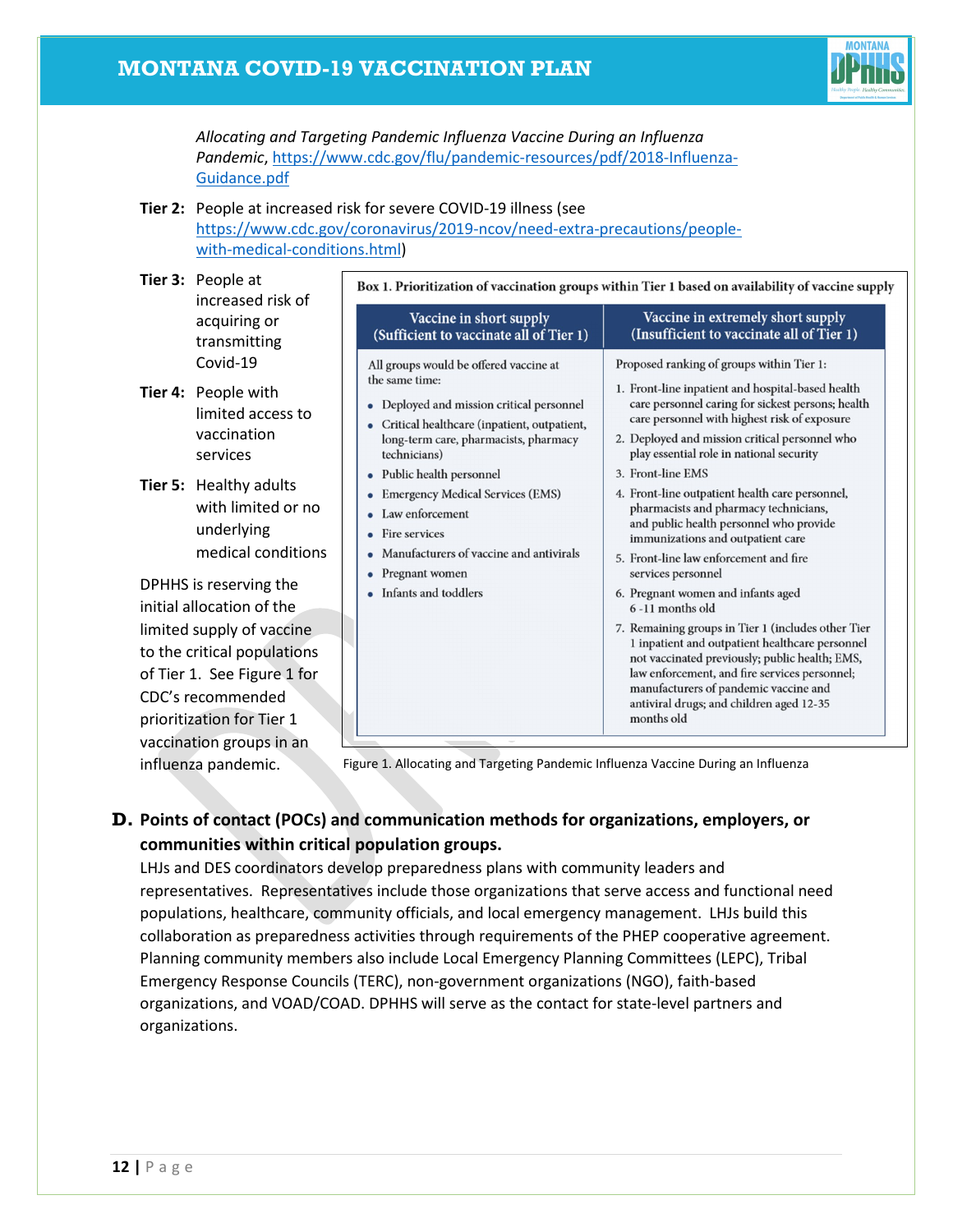

# <span id="page-13-0"></span>Section 5: COVID-19 Provider Recruitment and Enrollment

## **A. and B**. Determining and Contacting Providers for Enrollment

The Immunization Program is obtaining primary contacts and emails for all potential Phase 1 COVID-19 vaccine providers identified as having the ability to reach Phase 1 critical populations. The Immunization Program will prioritize processing Phase 1 enrollments initially and progress to providers in other phases as the vaccination effort develops. The goal is to have providers enrolled and trained by the time vaccine is available to ship during that phase.

The Immunization Program will recruit potential providers by sending an email to the medical director or equivalent at the organization with the following attachments:

- COVID-19 Vaccine Program Provider Agreement and Profile
- Storage and Temperature Monitoring Addendum
- Redistribution Agreement
- imMTrax Memorandum of Agreement (MOA).

The Storage and Temperature Monitoring Addendum will describe the storage unit and temperature monitoring requirements for vaccine providers and a place to list the make and model of temperature monitoring equipment used for vaccine storage units at the location.

The body of the email will contain:

- A description of the program and request that they enroll as a COVID-19 vaccine provider
- The criteria for being a vaccine provider and how they meet that criteria
- Training and storage requirements
- Vaccine provider roles and responsibilities
- Critical populations for the current phase
- Instructions on how to enroll
- Instructions for submitting a mandatory imMTrax MOA, if not already an imMTrax participant
- A description of the Redistribution Agreement and how to become a vaccine redistributor
- Instructions to reply to the email with "Our organization is not interested in becoming a COID-19 vaccine provider" if they are not interested in participating.

If we do not get a response to the first email within one week, we will attempt to call the point of contact at the organization. The goal is to receive either enrollment documents or an email or verbal confirmation that they are not interested within two weeks of initial contact.

# **C. and D.** Collecting Enrollment Data; Verifying Credentials, Capabilities, & Capacities

The Immunization Program will distribute a COVID-19 Vaccine Program Provider Agreement and Profile, COVID-19 Vaccine Program Enrollment Addendum, and Redistribution Agreement to potential enrollees as fillable PDFs for them to complete using a computer and sign digitally. The completed and signed forms must be returned to the Immunization Program by email [\(hhsiz@mt.gov\)](mailto:hhsiz@mt.gov) either through the "Submit" button on the form or by attaching the form to an email. Enrollment forms cannot be scanned or faxed.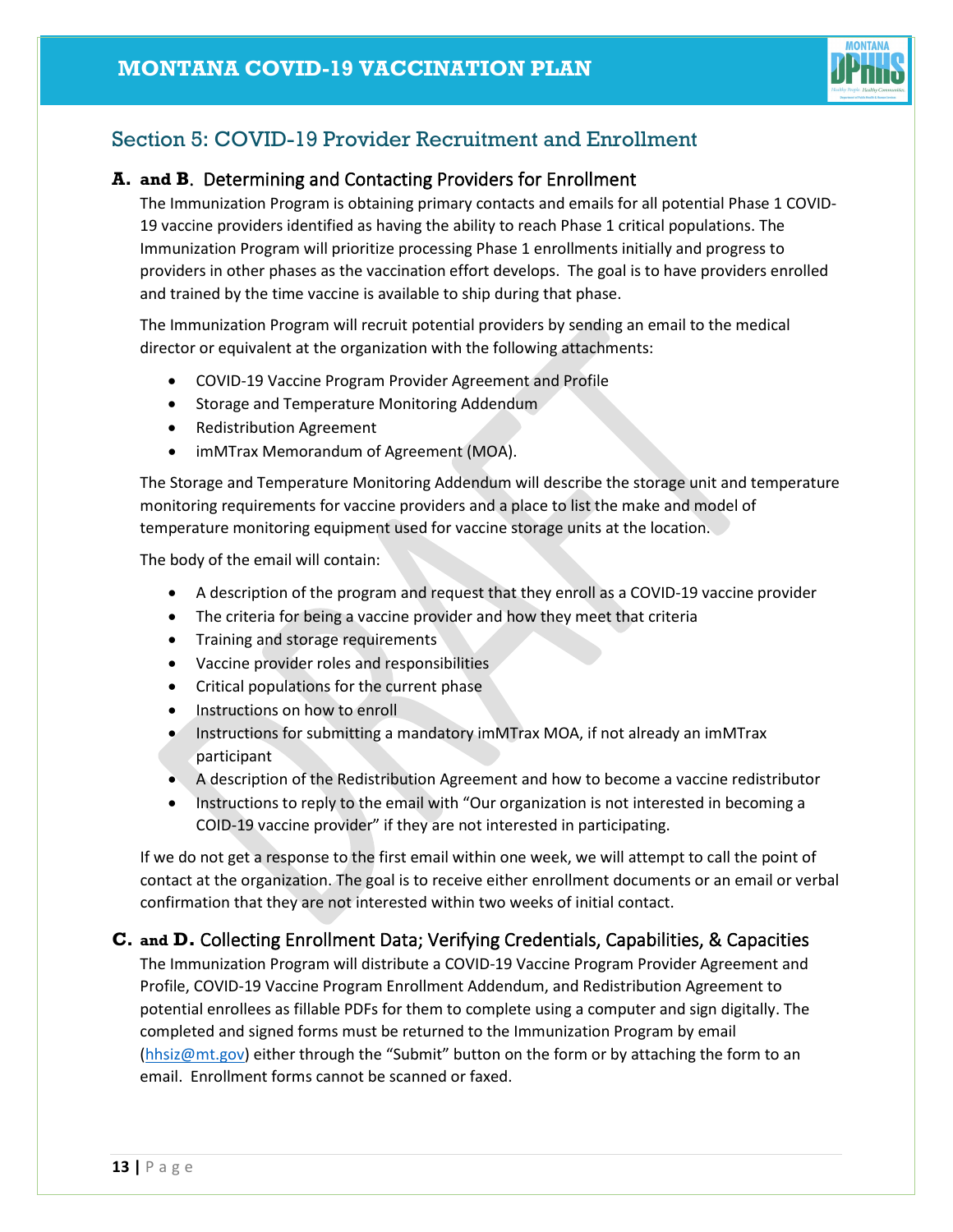

Enrollment of approved vaccine providers will be completed within three business days of receiving the enrollment forms by the Immunization Program.

Enrollment documents will be processed as follows:

- 1) The VFC Quality Specialist will:
	- a. Inspect documents for completeness and accuracy; contact the organization for clarification and missing information or forms.
	- b. Ensure organizations with multiple locations have a provider agreement for each location.
	- c. Complete all "For official use only" fields and assign unique COVID-19 organization and location IDs following the instructions on the provide agreement so that all locations can be associated with the right organization.
	- d. Verify the medical licenses of providers listed in the provider profile are active and valid by looking them up in the Montana Department of Labor and Industry's License Lookup database. Remand issues with licenses back to the organization for resolution, when necessary.
	- e. Forward submitted imMTrax MOAs to IIS staff for processing and entry into imMTrax.
	- f. Save inspected and completed enrollment forms on the shared drive in a folder called "Incoming Enrollment Documents" in a folder with the facility name.
- 2) The Vaccine Manager will review facility folders in the "Incoming Enrollment Documents" folder to confirm the listed vaccine storage units and temperature monitoring equipment meet requirements for COVID-19 vaccine in accordance with the manufacturer's guidance, Emergency Use Authorization (EUA), and *CDC's Vaccine Storage and Handling Toolkit*.
	- a. If equipment does not meet minimum requirements, the enrollment documents will be returned to the organization with guidance on how to meet requirements and instructions on how to re-submit. The facility folder will be moved to a "Pending" file. Organizations that cannot meet minimum storage unit and temperature monitoring requirements will not be approved as COIVD-19 vaccine providers.
	- b. If equipment meets minimum requirements, the facility folder will be moved to an "Approved" folder. Approved enrollment forms will be retained for at least 3 years and made available to the CDC upon request.
- 3) The Vaccine Manager will compile the vaccination capacity, populations served, and vaccine storage capacity/capability information from the provider profiles for each location to be used in allocating vaccine. See Section 7.
- 4) The VFC Quality Specialist will enter approved facilities into imMTrax, the state immunization information system and the federal Vaccine Tracking System (VtrcKS) marking them as COVID-19 vaccine providers where possible.
- 5) The VFC Quality Specialist will email the primary and backup vaccine coordinators, the medical director, and chief executive/fiduciary officer letting them know their enrollment is complete, what phase of the vaccination process they have been assigned, and what training requirements they must complete before receiving vaccine.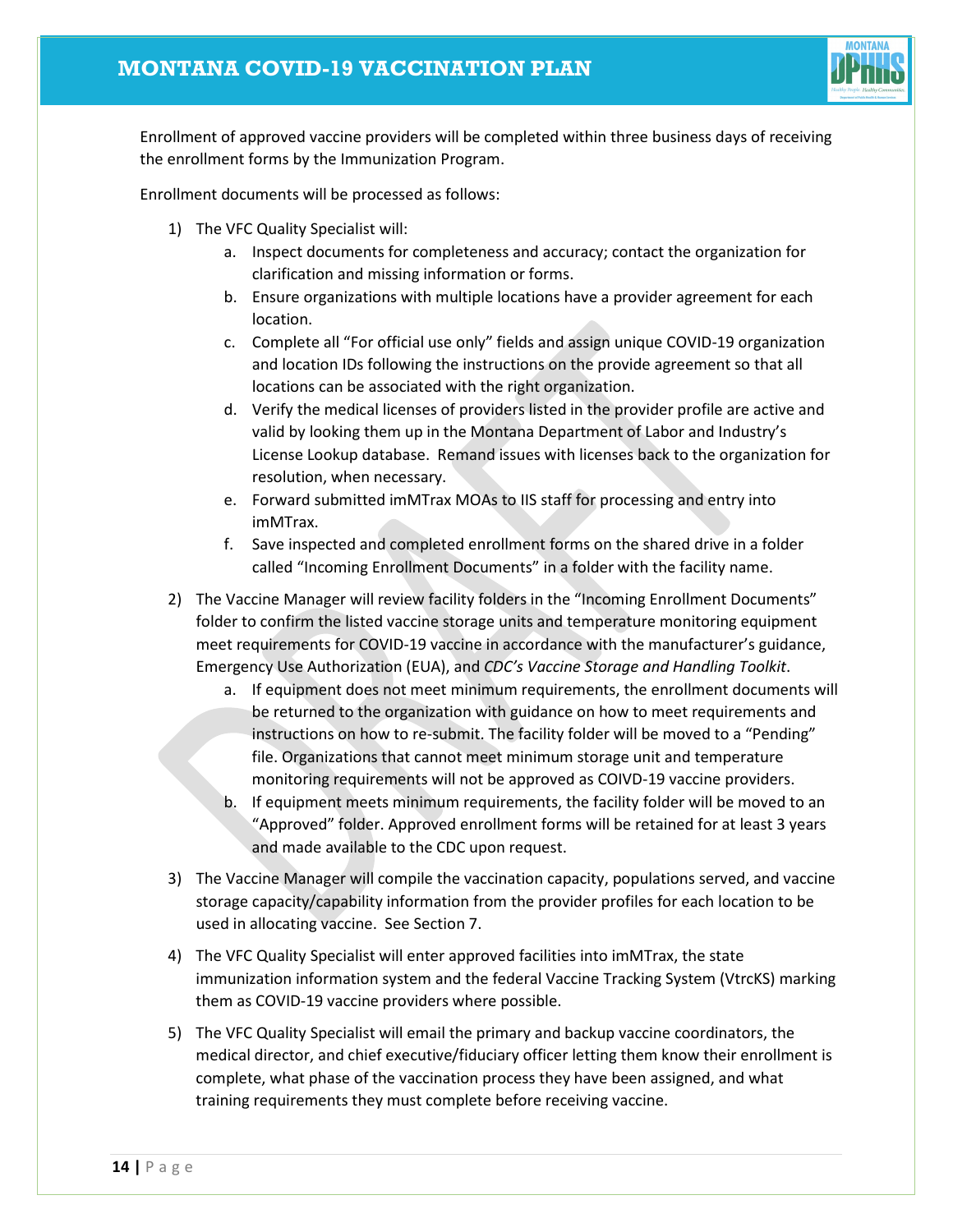

Immunization staff evaluates this process after Phase 1 enrollment to determine if an online form should be developed to collect enrollment information for subsequent phases.

## Compiling and Reporting Enrollment Data

The Montana Immunization Program will extract data from completed, reviewed, and approved provider agreements collected on the fillable PDF provided by the CDC. The extracted data will be copied into a Provider Agreement Template Master CSV file, quality checked, and then uploaded to the Immunization Data Lake (IZDL) using the Partner Portal. Subsequent data extractions will be added to the master and the entire file will be uploaded to the IZDL twice a week Monday and Thursday by 9:00pm EST.

## **E**. Training COVID-19 Vaccine Providers

Upon completion of their enrollment, the primary and backup vaccine coordinators at COVID-19 vaccine provider locations will receive an email detailing how to meet the training requirement. Anyone can take the Montana COVID-19 Vaccinator Training Module, but the primary and backup vaccine coordinator at each location will be required to complete the training and to disseminate the information to relevant staff at their facility. The facility cannot receive vaccine until the primary and backup vaccine coordinators have completed the training.

The Montana Immunization Program will train COVID-19 vaccination providers on the follow topics:

- ACIP COVID-19 vaccine recommendations, when available
- How to order and receive COVID-19 vaccine
- COVID-19 vaccine storage and handling (including transport requirements)
- How to administer vaccine, including reconstitution, use of adjuvants, appropriate needle size, anatomic sites for vaccine administration, avoiding shoulder injury with vaccine administration, etc.
- How to document and report vaccine administration via the jurisdiction's IIS or other external system
- How to manage vaccine inventory, including accessing and managing product expiration dates
- How to report vaccine inventory
- How to manage temperature excursions
- How to document and report vaccine wastage/spoilage
- Procedures for reporting moderate and severe adverse events as well as vaccine administration errors to VAERS
- Providing EUA fact sheets or VISs to vaccine recipients
- How to submit facility information for COVID-19 vaccination clinics to CDC's VaccineFinder (particularly for pharmacies or other high-volume vaccination providers/settings)

An all-awardee email from CDC NCIRD on September 21, 2020, indicated they are developing training material on many of the COVID-19 vaccine training topics listed above and they will make these materials available to jurisdictions and enrolled providers. We will review the CDC-provided materials as they become available, incorporate them into our training curriculum as appropriate,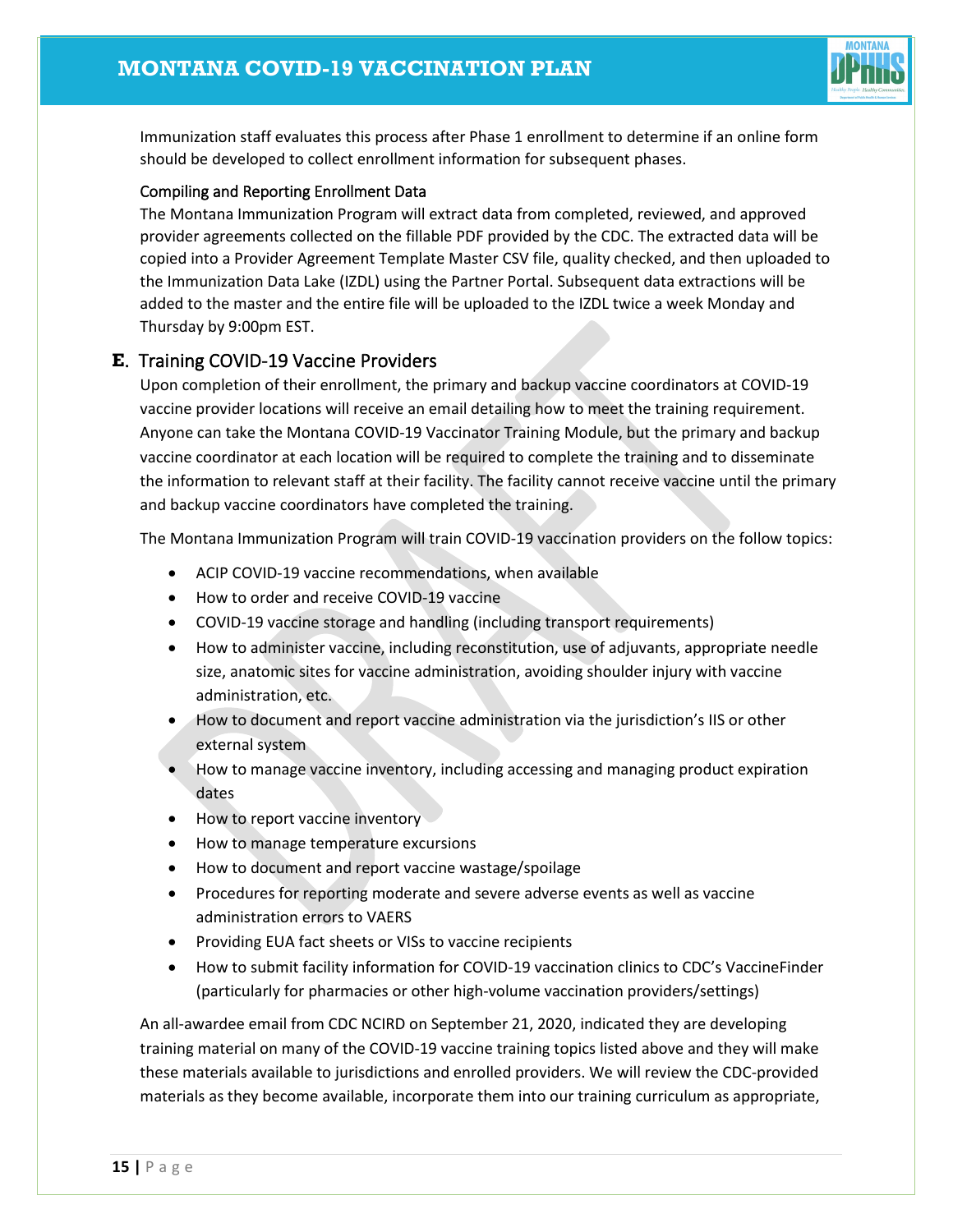

and produce Montana-specific material to fill in any gaps. We will use the online learning platform Moodle to bring it all together into a comprehensive training program with the ability to track participation and completion. DPHHS requires the primary and backup vaccine coordinators at each location to complete the entire Moodle curriculum before they can receive vaccine at their facility. Se[e Table 1](#page-16-0) for details on the Moodle curriculum.

| <b>Topic</b>                                                                               | <b>Training Material</b>                                                                   | Author             |
|--------------------------------------------------------------------------------------------|--------------------------------------------------------------------------------------------|--------------------|
| <b>ACIP COVID-19 vaccine recommendations</b>                                               | Webinar and slide deck summary                                                             | CDC                |
| <b>Preparing and Administering COVID-19 Vaccine</b>                                        | COVID-19 training module and<br>product summary sheets                                     | CDC                |
| Vaccine Storage, Handling, and Transport                                                   | COVID-19 training module, CDC<br>Vaccine Storage and Handling<br>Toolkit, Summary Sheets,  | CDC                |
| <b>Determining BUD and Expiration Dates</b>                                                | BUD and expiration date tracking<br>tools                                                  | CDC                |
| <b>Reporting Adverse Events and Administration</b><br><b>Errors to VAERS</b>               | <b>Online Videos - VAERS: Overview</b><br>and Demo; VAERS: Online<br><b>Reporting Demo</b> | <b>CDC</b>         |
| <b>Providing and Managing EUAs and VISs</b>                                                | Forthcoming from CDC                                                                       | <b>CDC</b>         |
| <b>Submitting COVID-19 Vaccination Clinic</b><br><b>Information to CDC's VaccineFinder</b> | Forthcoming from CDC                                                                       | <b>CDC</b>         |
| <b>Ordering and receiving COVID-19 vaccine</b>                                             | Online video and quick reference<br>guide                                                  | Montana IZ Program |
| <b>Managing and Reporting Temperature</b><br><b>Excursions</b>                             | Online video and quick reference<br>guide                                                  | Montana IZ Program |
| <b>Reporting Administered Doses</b>                                                        | Online video and quick reference<br>guide                                                  | Montana IZ Program |
| <b>Managing and Reporting Vaccine Inventory</b>                                            | Online video and quick reference<br>guide                                                  | Montana IZ Program |
| <b>Documenting and Reporting Vaccine Wastage</b>                                           | Online video and quick reference<br>guide                                                  | Montana IZ Program |

<span id="page-16-0"></span>*Table 1 Montana COVID-19 Vaccine Provider Training in Moodle*

In addition to the Moodle course, we will develop a "COVID-19 Vaccinator Resource" page to serve as a central location for COVID-19 vaccine training and information. It will have links to current CDCand Montana-produced materials as well as a portal to our Moodle training module.

# **F. and G.** Approving Vaccine Redistribution with Equity

All potential COVID-19 vaccinators will receive a Redistribution Agreement upon initial contact, and any provider can apply to become a vaccine redistributor. However, the Vaccine Manager will review submitted redistribution agreements and only approve those that meet the following criteria:

- High-volume storage capacity
- Ability to comply with cold chain requirements for storage and transport as defined by the manufacturer, the EUA, and *CDC Storage and Handling Toolkit*
- Ability to reach other locations in their organization or clinics needing smaller quantities of vaccine within an 8-hour day
- Willingness to assume financial responsibility for redistribution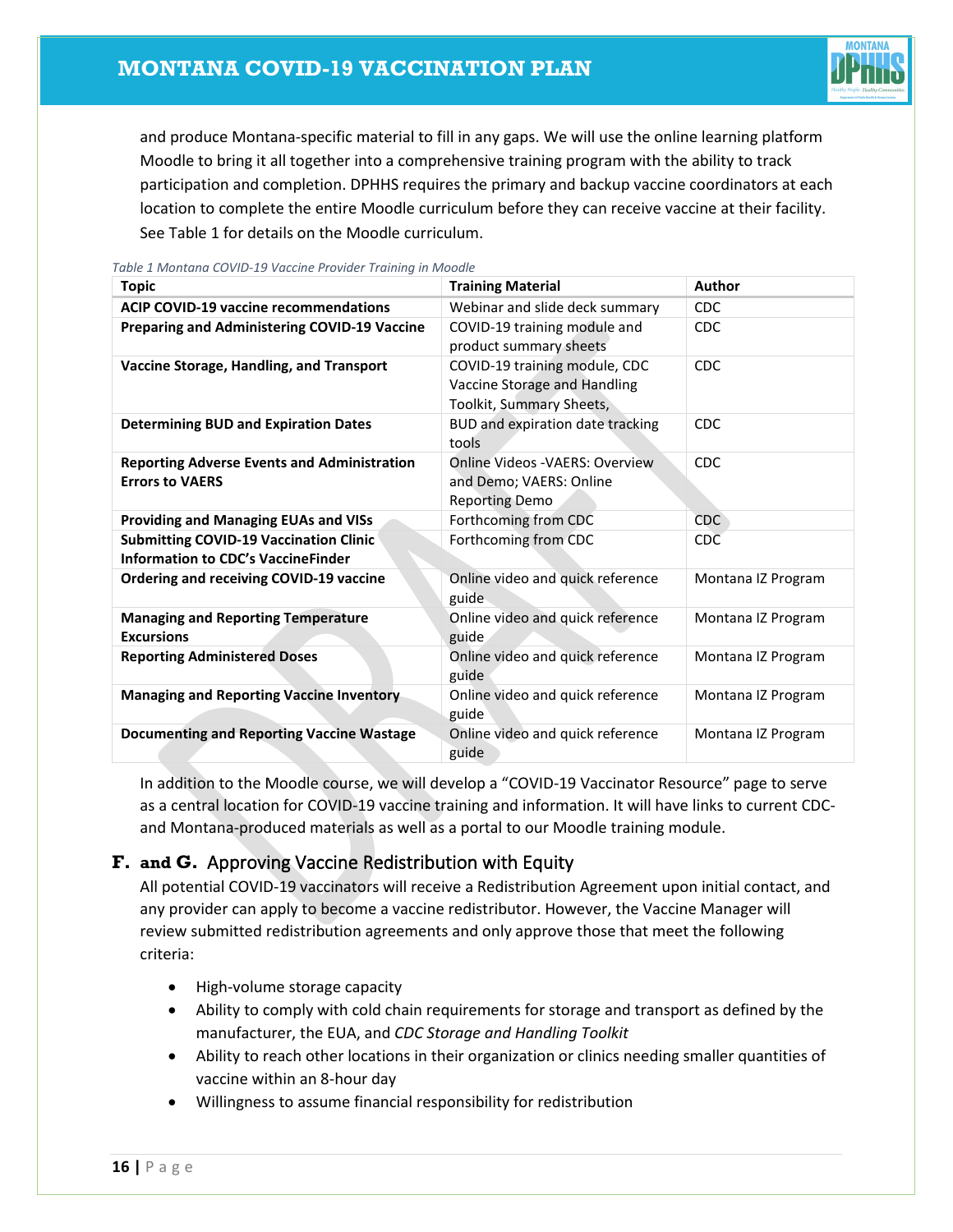

• Ability to ensure locations receiving redistributed vaccine have an approved CDC COVID-19 Vaccination Program Provider Agreement

The Vaccine Manager will notify providers approved as redistributors and will keep a list of redistributors for use in allocating vaccines. See Section 7.

# **H.** Recruiting and Enrolling Pharmacies Not Directly Enrolled by the CDC

Once the Montana Immunization Program is notified which pharmacies in Montana are being directly enrolled by the CDC, we will reach out to the remaining pharmacies who meet our COVID-19 vaccinator criteria as described above.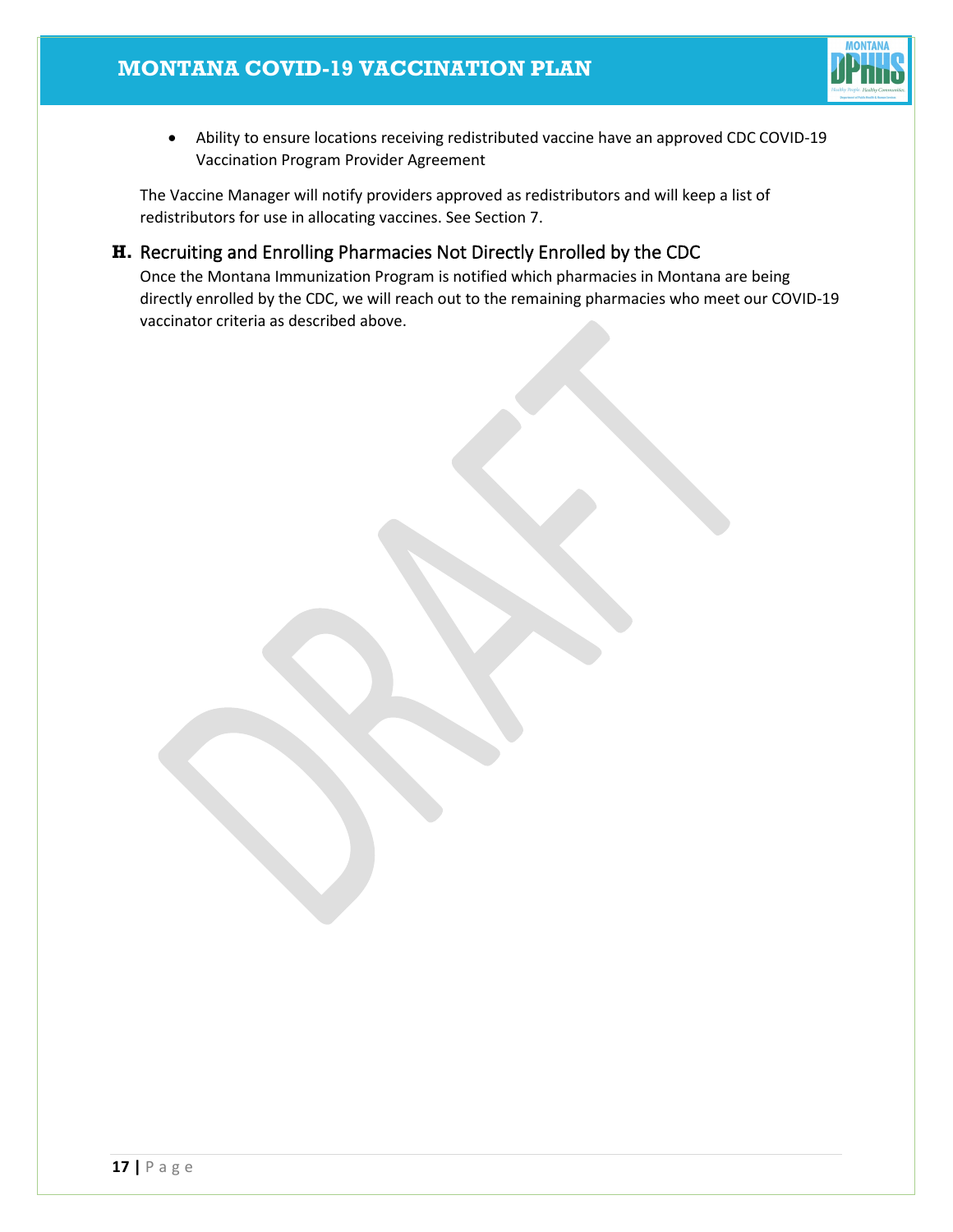

# <span id="page-18-0"></span>Section 6: COVID-19 Vaccine Administration Capacity

A. Montana's 2016 model study for pandemic influenza vaccination capacity suggested that it may take approximately 11 weeks for non-pharmacy providers and pharmacies to administer vaccines to 80% of the adult population in the state during a pandemic, assuming an optimum number of providers would enroll as pandemic vaccine providers. (Modeling Pandemic Influenza Vaccination Capacity for Adults - Montana Report, 2016) The study measured only capacity for adult vaccinations and social distancing protocol will impact throughput.

This model study for Montana encompassed the following assumptions, among others.

- 1. The vaccination campaign would take place during a severe pandemic, where public demand for vaccination would be extremely high and remain so throughout the vaccination campaign.
- 2. All providers described in the model inputs would actually enroll, be eligible, and agree to participate in the pandemic vaccination program.
- 3. Enrollment rate of 100% of health departments and hospitals, and 65% of doctor offices; 90% of chain pharmacies; 75% of supermarket and mass merchant pharmacies; and 50% of independent pharmacies.
- 4. The rate of vaccine administration by all providers would be constant throughout the weeks of the vaccination campaign.
- 5. 30 million vaccine doses could be distributed weekly with a pro rata allocation of doses by the Federal government to states.
- 6. Linear ramp up time of 5 weeks for full vaccine administration capacity in the state.
- 7. A lead time of 5.4 days between allocation and shipment of vaccines, based on historical data from the 2009 H1N1 Pandemic.
- B. Immunization staff will enhance the basic modeling from this study in several ways. Accurate collection of data from provider enrollment forms can narrow the vaccine administration capacities and inform allocations. More specific information coupled with new technology and web-based calculating tools will also assist creating more accurate estimates. The Immunization Program will use these tools with guidance from the CDC.

Broader outreach to providers in Montana is already underway in an effort to maximize enrollment. Coupled with information about the population each provider serves, the staffing available, potential throughput (already estimated through LHJ preparedness planning) and other ongoing routing vaccinations, the Immunization Program staff can estimate the administration capacity for the COVID-19 vaccine.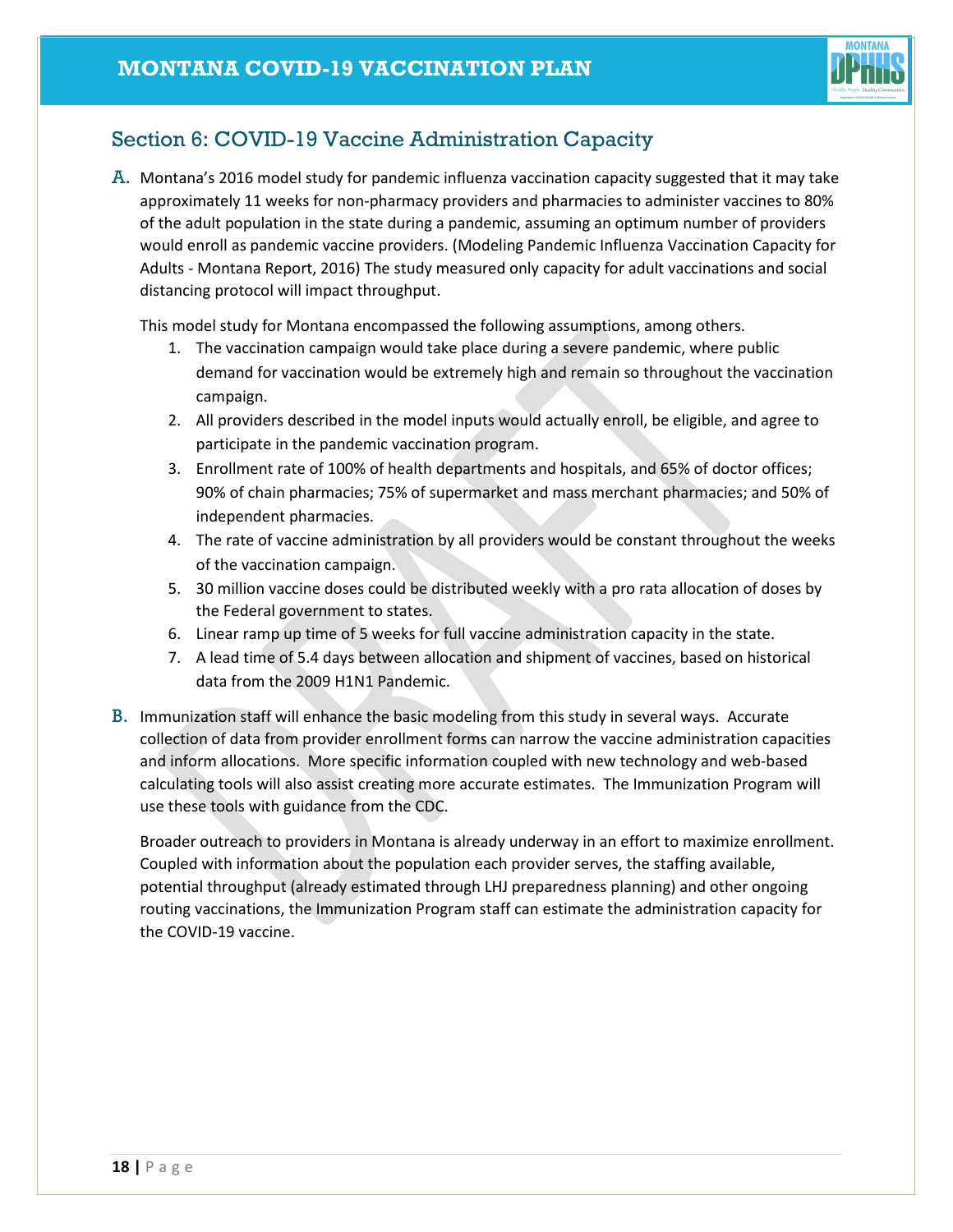

# <span id="page-19-0"></span>Section 7: COVID-19 Vaccine Allocation, Ordering, Distribution, and Inventory Management

## **A. Allocating Vaccine**

The Planning and Coordination Team, with oversight by the Implementation Committee, will allocate vaccine to enrolled providers using the information from Sections 4, 5, and 6 of this document.

The Vaccine Manager will maintain a database of the following information for each COVID-19 vaccine location and make it available to help with allocation decisions.

Vaccination Capacity

- Number of patients/clients seen weekly: <18 years, 19–64 years, >65 years
- Number of unique patients seen per week on average
- Number of influenza vaccine doses administered during peak week of the 2019-2020 flu season
- Populations served

Storage Capability and Capacity

- Storage temperature range capabilities
- Number of multi-dose vials that can be stored

The VFC Quality Specialist will provide current inventory, doses administered, and wastage information for each location. Locations will reconcile vaccine inventory weekly to keep information as up to date as possible.

Federal and commercial partners receiving vaccine directly from the CDC will also provide information on current inventory and vaccine administration to inform allocation decisions.

## **B.** Assessing Cold Chain Capability

Provider locations must meet the requirements listed in the Storage and Temperature Monitoring Addendum before the Immunization Program allows them to store COVID-19 vaccine.

As part of the enrollment process, the Vaccine Manager will review the make and model of vaccine storage and temperature monitoring equipment listed in the enrollment documents to ensure they are:

- CDC-recommended storage unit types
- Capable of holding proper vaccine storage temperatures
- Equipped with continuous monitoring digital thermometers with the following features:
	- o Continuous recording devices that take readings at least every 30 minutes
	- o Reads temperatures from a buffered probe
	- o Displays current, minimum, and maximum temperatures
	- $\circ$  Generates temperature data that is reviewable, archivable, and able to be sent to the Immunization Program for review
	- o Alarms to indicate temperatures outside proper vaccine storage temperatures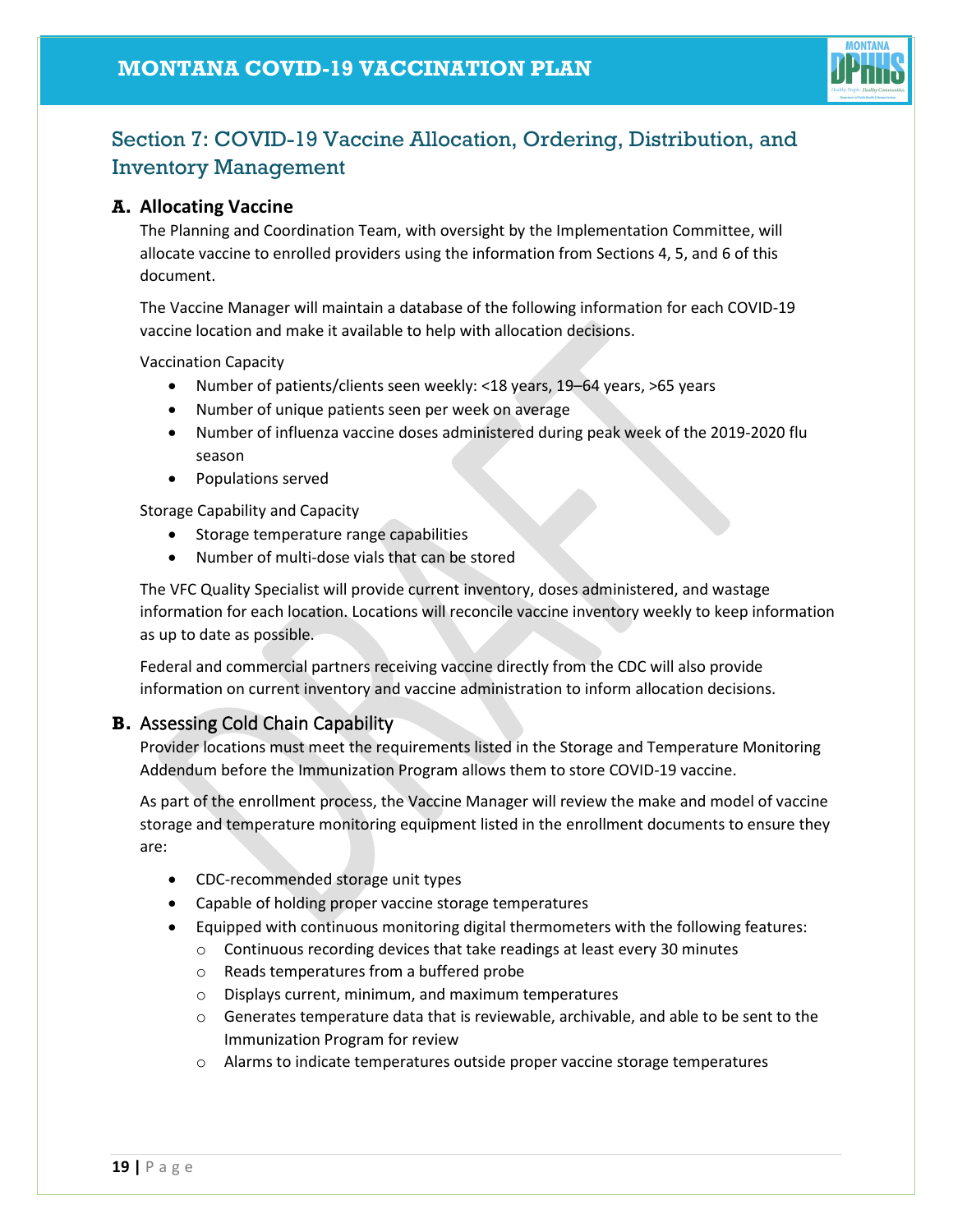

Providers who cannot meet these vaccine storage standards will not be allowed to enroll as COVID-19 vaccine providers.

## **C.** Ordering Vaccine

During Phases 1 and 2 when vaccine supply is limited, COVID-19 vaccine providers will not directly order vaccines. The Immunization Program will hand-key orders into VtrcKS for them following the process below.

- 1. Each week, the Planning Advisory Group, with input from the Plan Coordination Team, will review the vaccine available and apportion it between enrolled providers.
- 2. The Group will communicate to the VFC Quality Specialist the number of doses to be shipped to each location.
- 3. The VFC Quality Specialist will hand-key the orders into VtrcKS.
- 4. Immediately after the order is placed, the VFC Quality Specialist will email the primary and backup vaccine coordinator at the receiving location to let them know a COVID-19 vaccine order has been placed and an estimated arrival date.
- 5. When the VFC Quality Specialist is notified by the CDC that the vaccine has shipped, she will again email the primary and backup vaccine coordinators at the location that a shipment will arrive that day and hand-key the inventory into the appropriate location in imMTrax.

As required by the enrollment agreement, COVID-19 vaccine providers will immediately communicate changes in contact information and shipping data to the VFC Quality Specialist. Upon receipt of this information, the VFC Quality Specialist will update imMTrax, VtrcKS, and all COVID-19 vaccine provider databases with the updated information. The Immunization Program will develop a checklist to facilitate this process.

# **D.** Vaccine Transfers

The Immunization Program may occasionally allow local transport of vaccines from one location to another, outside of established Redistribution Agreements, as long as cold chain requirements are maintained. Staff will train providers on how to submit transfers for approval and maintain cold chain during transport in the Montana COVID-19 Vaccine Provider Training in Moodle.

- Locations can only transfer vaccine between currently enrolled COVID-19 vaccine providers.
- Locations cannot transfer opened, multi-dose vials.
- Locations must follow the current guidance for cold chain management during transport of COVID-19 vaccine as described in the manufacturer's prescribing information, the EUA for the vaccine, and the *CDC Vaccine Storage and Handling Toolkit*.
- Transfers must be limited to those that can be personally carried and where the vaccine can reach an approved storage unit within eight hours or a regular business day.
- Vaccine transfers must be approved by the Immunization Program prior to physically exchanging the vaccine.
- Provider must submit all transfer requests in imMTrax and notify the VFC Quality Specialist by email that a transfer request has been submitted.
- The VFC Quality Specialist will review transfers for compliance with the requirements listed above and, if approved, will email the submitting and receiving location saying the vaccine is authorized for transfer and provide transport guidance for the vaccine being moved.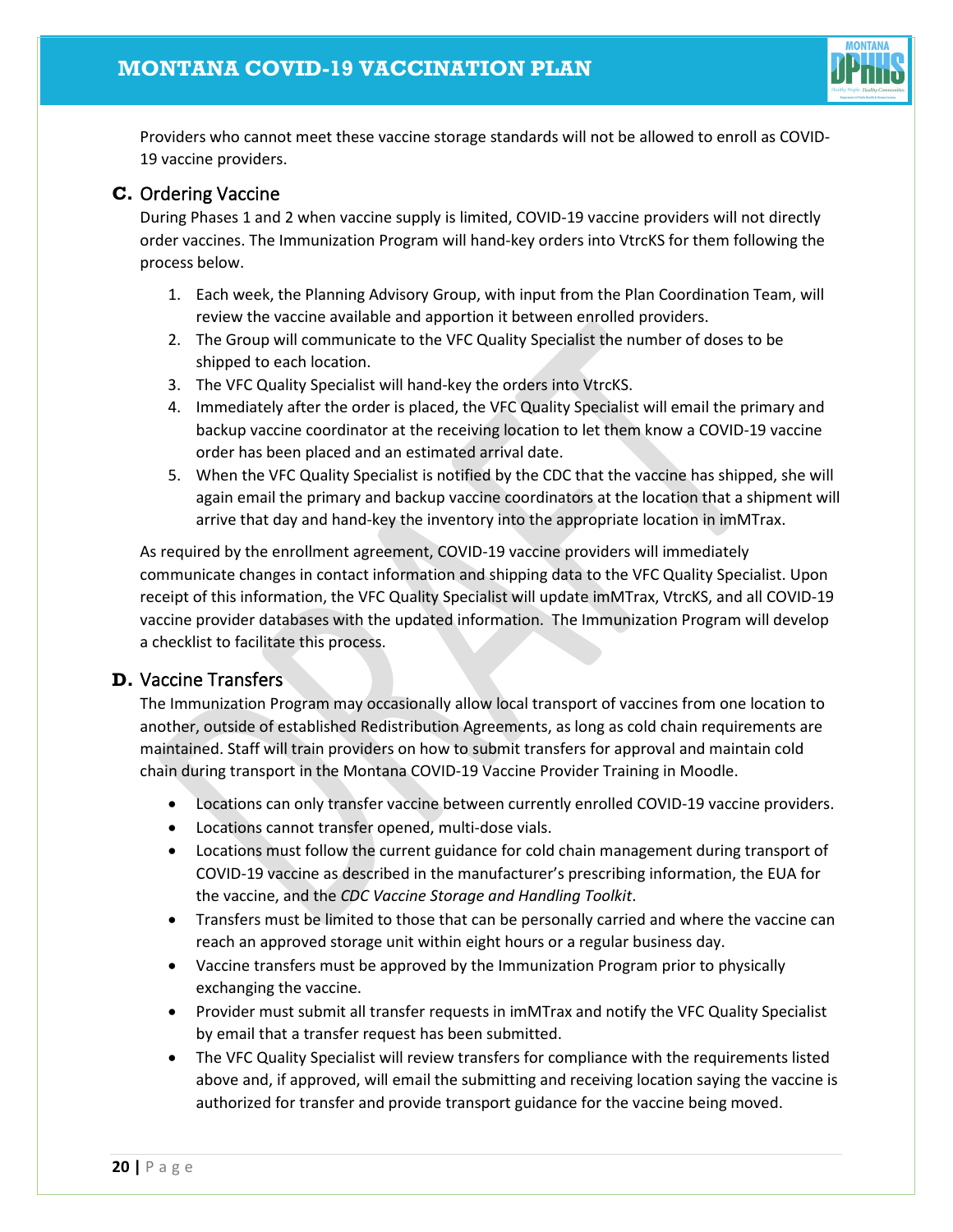

# **E.** Monitoring Vaccine Inventory and Wastage

DPHHS will require COVID-19 vaccine providers to manage their inventory in imMTrax. Providers will learn inventory management in the Montana COVID-19 Vaccine Provider Training in Moodle.

- The VFC Quality Specialist enters the doses of vaccine shipped to each location into their imMTrax inventory
- Vaccine providers are required to reconcile their inventory each Friday by removing doses administered from their current inventory. Weekly reconciliation is necessary to provide current stocking levels to the Planning and Coordination Team for making allocation decisions
- The VFC Quality Specialist will submit current inventory for all COVID-19 vaccine providers in VtrcKS weekly each Monday
- Vaccines distributed under an EUA will not have an accurate expiration date in imMTrax, but will have a "placeholder" date of 12/31/9999 instead; Current guidance in the EUA and BUD tracking tools from the CDC should be used to determine expiration dates

Providers will report vaccine wastage to the Immunization Program by submitting a Wasted and Expired form to the VFC Quality Specialist. The Montana Immunization Program will track wastage by location. The Immunization Program will develop a process for recovering (returning) COVID-19 vaccine when the CDC communicates details guidance.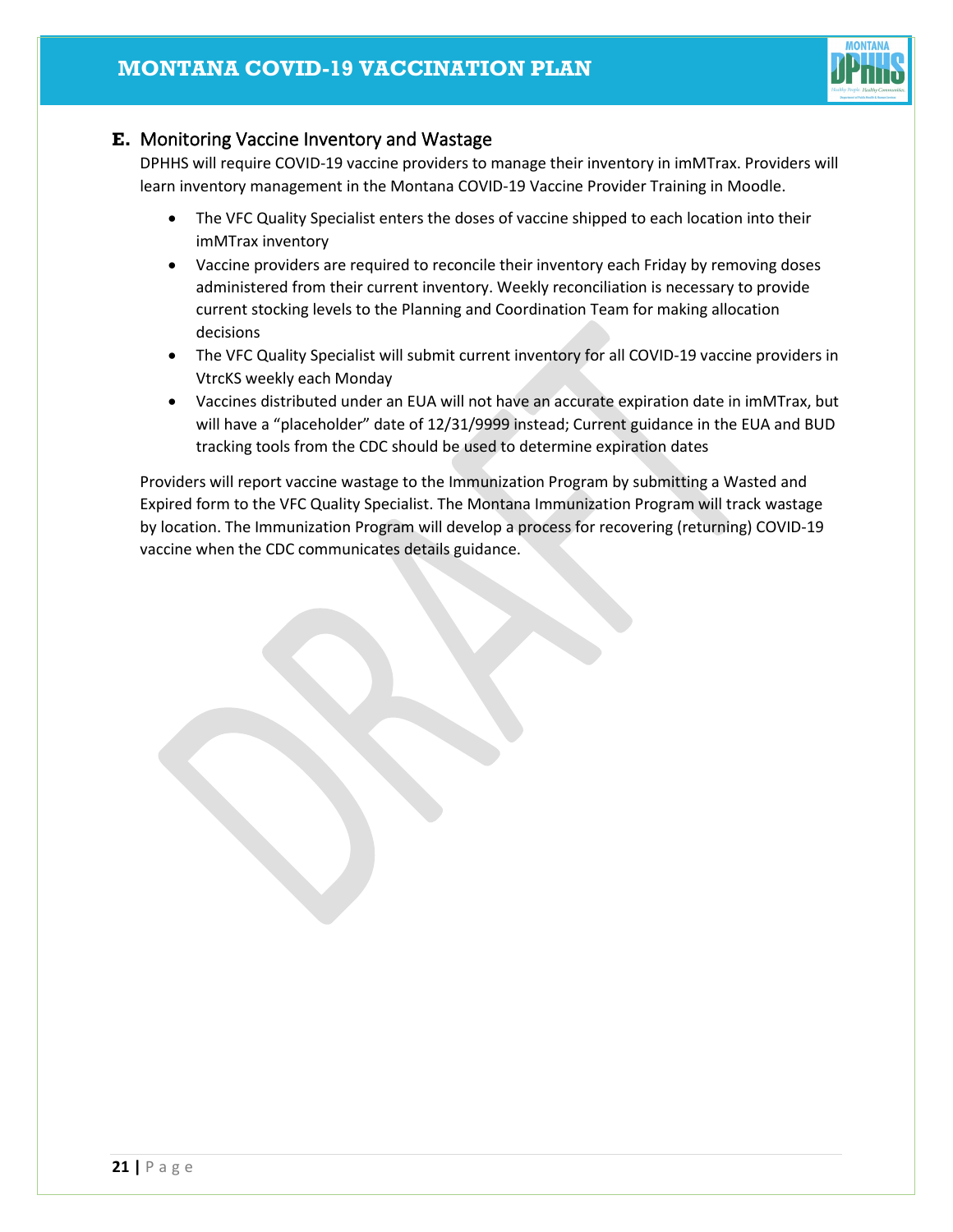

# <span id="page-22-0"></span>Section 8: COVID-19 Vaccine Storage and Handling

## **A. Assessing Cold Chain Capabilities**

As part of the enrollment process, providers must submit a Storage and Temperature Monitoring Addendum. The Addendum describes the equipment requirements for storing COVID-19 vaccine and a place to list the make and model of their storage units and temperature monitoring equipment at each location.

The Vaccine Manager will review information provided on the Addendum to ensure the following:

- 1. Equipment meets vaccine manufacturer, EUA, and CDC-requirements for the vaccines of interest
- 2. Storage units are capable of holding proper vaccine storage temperatures for the vaccines
- 3. Storage units are equipped with a continuous monitoring digital thermometer with the following features
	- a. Continuous recording device that take readings at least every 30 minutes
	- b. Reads temperatures from a buffered probe
	- c. Displays current, minimum, and maximum temperatures
	- d. Generates temperature data that is reviewable, archivable, and able to be sent to the Immunization Program for review
	- e. Alarms to indicate temperatures outside proper vaccine storage temperatures

If equipment does not meet minimum requirements, the Vaccine Manager will return the enrollment documents to the organization with guidance on how to meet resolve the issues and instructions on how to re-submit. Providers who cannot meet these vaccine storage standards will not be allowed to enroll as COVID-19 vaccine providers.

If equipment meets minimum requirements, the Vaccine Manager will approve facility to store the vaccines within their capabilities and the enrollment will proceed.

All COVID-19 vaccine provider locations must enroll through the Immunization Program as described in this plan and have their storage and temperature monitoring capability approved by the Vaccine Manager, including those approved to redistribute vaccine and locations that will receive vaccine from a redistributor.

The Vaccine Manager will track storage and temperature monitoring capabilities of each enrolled location and make it available to the Planning and Coordination Team for use in making allocation decisions.

## **B. Ensuring Adherence to Cold Chain Requirements**

All providers must complete the COVID-19 Vaccine Provider Training course in Moodle, which will include general storage and temperature monitoring guidance and vaccine-specific requirements based on forthcoming guidance from the manufacturers, EUA, and *CDC Vaccine Storage and Handling Toolkit.*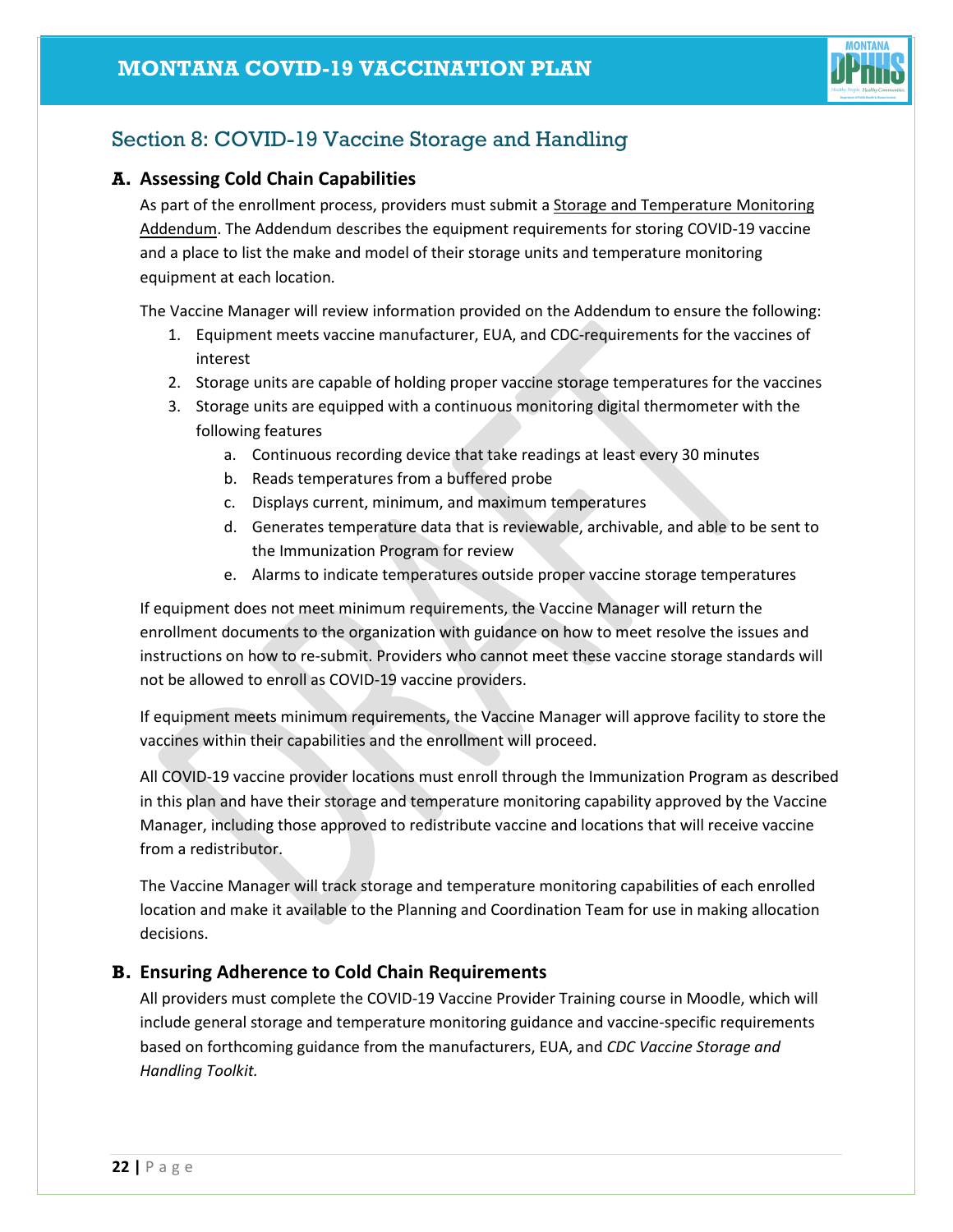

In addition to any vaccine-specific cold chain requirements (yet to be determined), providers will be required to:

- Document minimum and maximum temperature every morning their facility is open and prior to any major vaccination event
- Immediately report temperature excursions to the Immunization Program by submitting an online Vaccine Incident Report and not using vaccine affected by the excursion until the Immunization Program clears it for use
- Archive electronic temperature data and minimum/maximum temperature documentation for all COVID-19 storage units for three years and make it available to the Immunization Program upon request

## **Satellite, Temporary, and Off-Site Clinic Storage and Handling Considerations**

Satellite, temporary, or off-site clinics that require vaccine transport from a central location need enhanced storage and handling practices. The DPHHS COVID-19 Vaccine Provider Training Course in Moodle will train providers on proper vaccine transport procedures based on the COVID-19 addendum to CDC's *Vaccine Storage and Handling Toolkit.*

The Storage and Temperature Monitoring Addendum collected during enrollment will describe the requirements for COVID-19 vaccine transport and have a place to list the transport capability of the provider location. The Vaccine Manager will review the equipment to ensure it meets requirements and either approve or deny the provider as a COVID-19 vaccine transporter.

In addition to any vaccine-specific requirements, providers holding satellite, temporary, or off-site clinics will be required to:

- Limit the amount of COVID-19 vaccine transported to the location based on the anticipated number of vaccine recipients
- Transport vaccine using proper equipment and procedures outlined in the COVID-19 Addendum to CDC's *Vaccine Storage and Handling Toolkit*
- Store vaccine at the appropriate temperature throughout the day of the clinic
- Review and document temperatures according to the COVID-19 addendum to CDC's *Vaccine Storage and Handling Toolkit*
- Assess temperature data at the end of the day before returning vaccine to fixed storage
- Immediately report temperature excursions to the Immunization Program by submitting an online Vaccine Incident Report and not using or discarding the affected vaccine until receiving instructions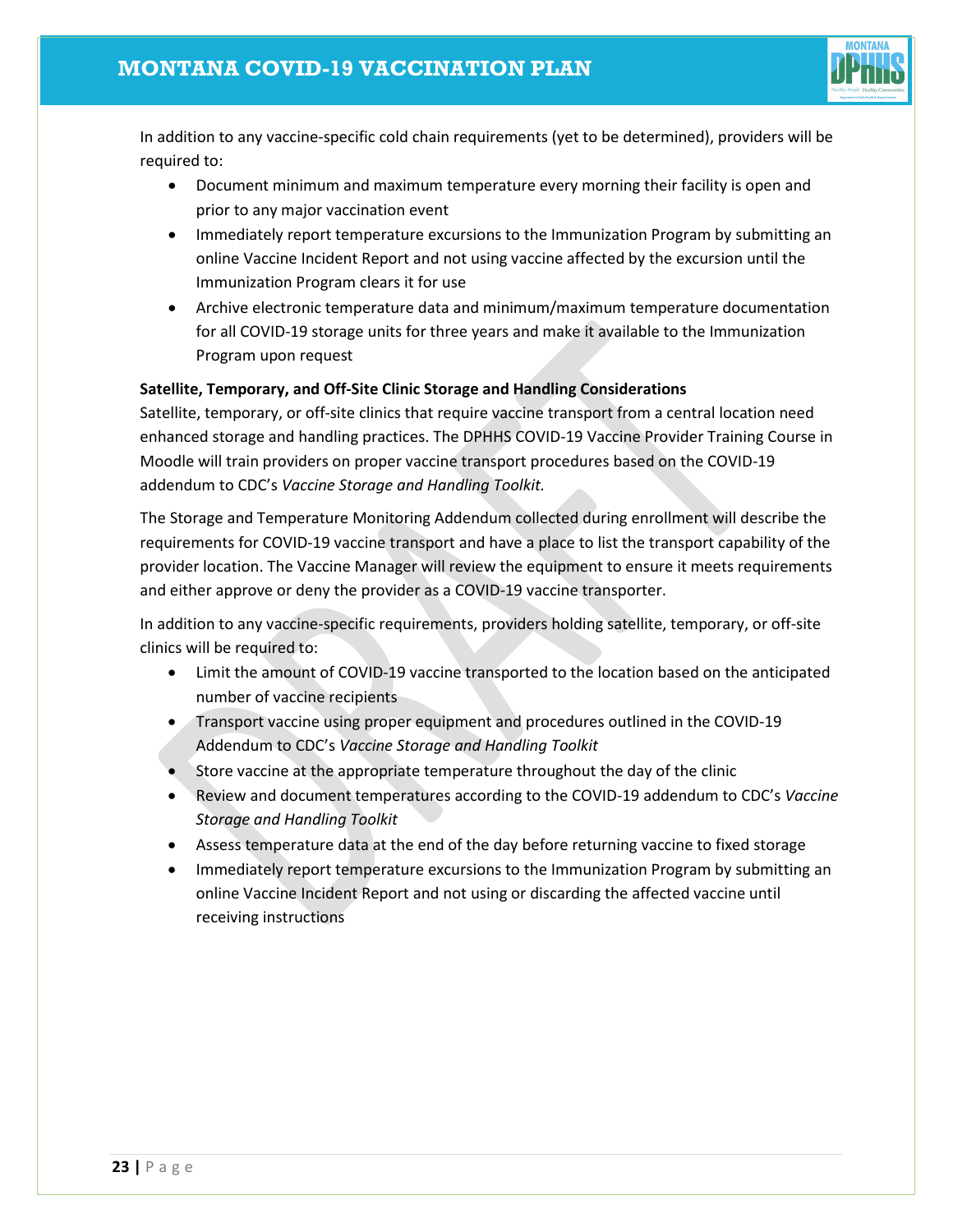

# <span id="page-24-0"></span>Section 9: COVID-19 Vaccine Administration Documentation and Reporting

A. Montana DPHHS offers several systems and methods for data collection to vaccine providers. Immunization staff will determine which to use based on the unique facility needs and capabilities.

- IIS direct entry, HL7 submissions
- Vaccine Administration Management System (VAMS) provided by CDC, is available for direct entry, reporting to the IZ Gateway, and subsequently to the IIS
- External Web Application PrepMod (pending), available for direct entry reporting to the IIS
- Flat file submission (where direct entry or HL7 submission is not feasible) based on provided template with required data elements; Files submitted will be validated and uploaded into the IIS
- Paper administration record received via fax based on provided template with required data elements; This method is for emergency use and only appropriate where internet or computer access becomes unavailable, such as a prolonged power outage
- B. COVID-19 required vaccine information will be collected through the IIS and sent to the CDC via the IZ Gateway. If this method is not available, we will compile a CSV file of the required data elements and send it to CDC via an approved, secure method.
- C. Each facility administering COVID-19 vaccine that is required to report every 24 hours will be contacted by Immunization Program staff to establish primary and back-up methods for data submission. Regardless of methods identified, Immunization Staff will provide each facility instructions and resources for flat file (Excel) and paper record submission in case of emergency or failed primary or back-up reporting method. Immunization staff will document the methods identified and maintain them for reference.
	- Immunization Program staff will contact all facilities to determine if the providers will be, or expect to be, administering COVID-19 vaccine at a satellite, temporary, or off-site clinic setting. If yes, the facility will provide the primary and back-up method for data submission in that setting.
	- Facilities submitting data via direct data entry or HL7 into the IIS or PrepMod will be provided instructional resources and documents created by IIS staff.
	- Facilities submitting data via direct data entry into the IIS or PrepMod will be offered individual and group web-based training to review functionality and requirements by IIS staff.
	- Immunization staff will encourage all facilities to establish and familiarize themselves with their respective reporting method prior to use, along with basic troubleshooting information available and phone/email contacts for help desk services based on reporting method used.
- D. Part of the communication with facilities will determine which will, or expect to, administer COVID-19 vaccine at a satellite, temporary, or off-site clinic setting. If yes, the facility will provide the primary and back-up method for data submission in that setting.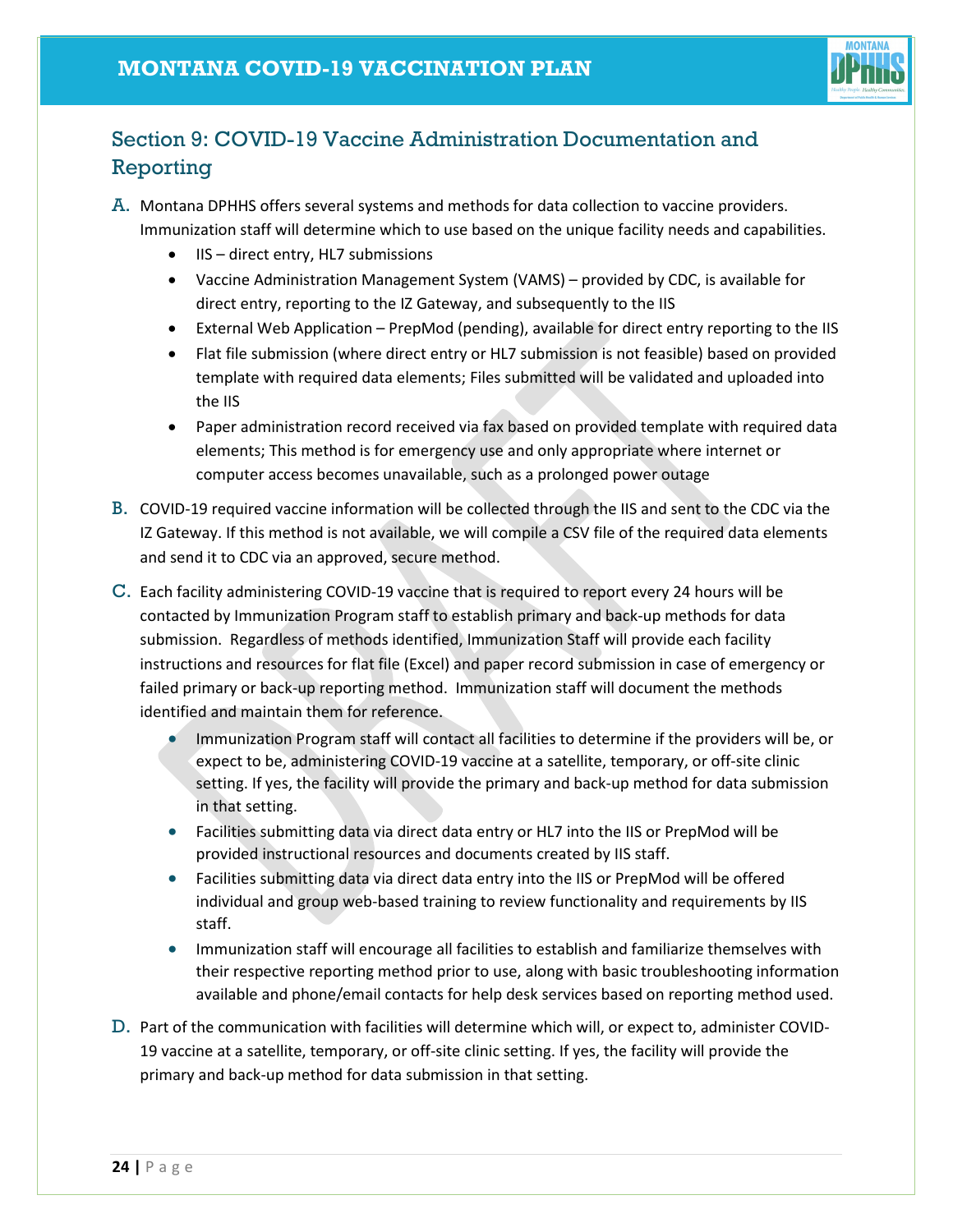# **MONTANA COVID-19 VACCINATION PLAN**



Immunization staff will encourage all satellite, temporary, or off-site clinic settings to establish and familiarize themselves with their respective reporting method prior to use, along with basic troubleshooting information available, and phone/email contacts for help desk services based on reporting method used.

- E. Immunization Program staff will compare doses reported as administered to doses reported to the IIS in the same evaluation period. The staff will contact facilities directly to request to investigation and resolution when they find discrepancies. Staff will directly contact facilities not reporting any vaccination data for 2 consecutive business days to determine any gaps in reporting.
- F. The State of Montana expects to obtain access to an IIS connected COVID-19 Data Dashboard, currently under development with Scientific Technologies Corporation (STC). This vendor estimates making a dashboard available by early November. While the specifications are not yet available, the dashboard is expected to display vaccination administration and coverage assessment data by county and defined population groups. Numerators and denominators will be available. All data will be exportable.

Immunization Program staff will utilize the Coverage Rate Report tool within the IIS to review vaccination series completion coverage for persons receiving COVID-19 vaccine, by type.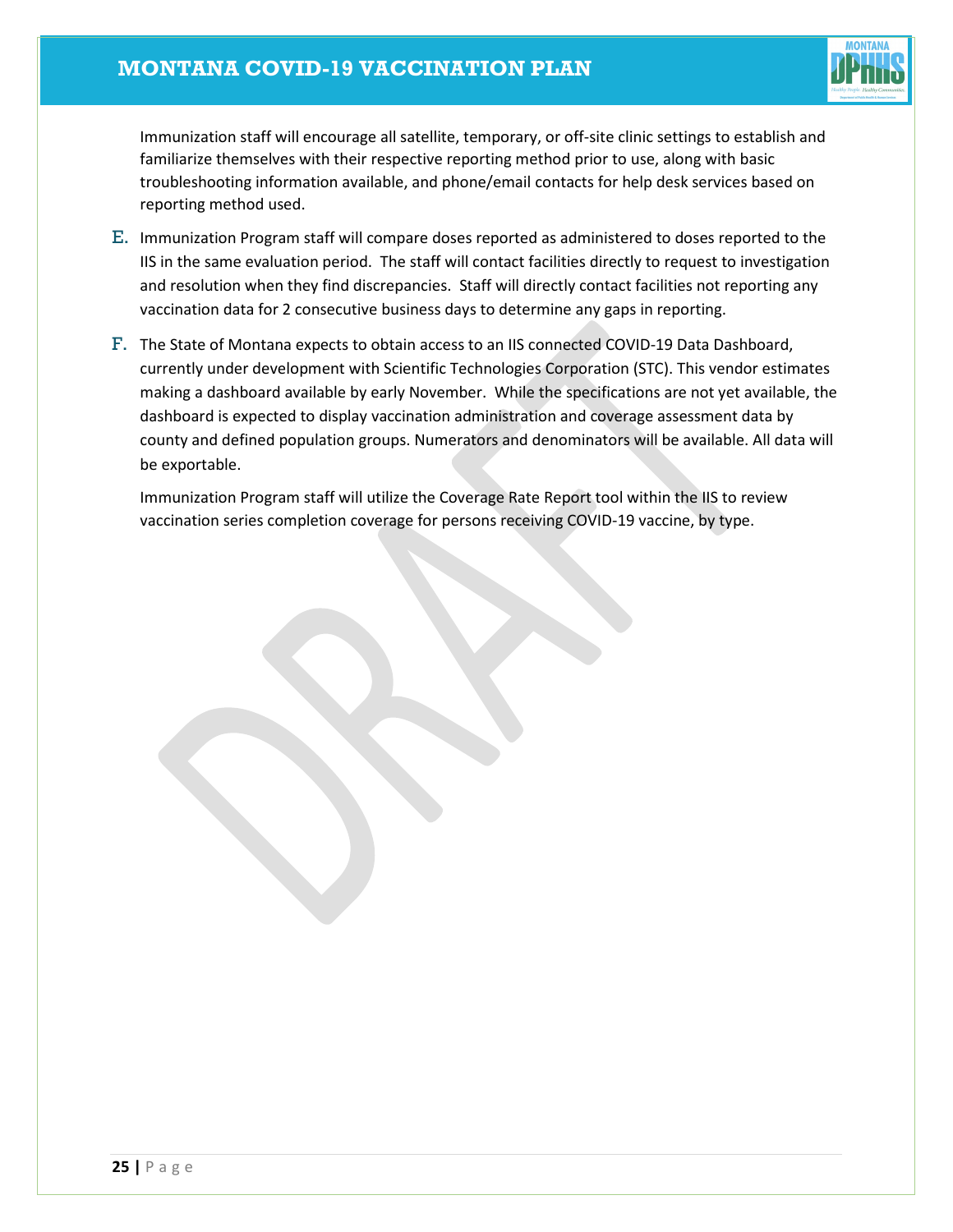

# <span id="page-26-0"></span>Section 10: COVID-19 Vaccination Second-Dose Reminders

A. Montana's Immunization Information System (IIS) has a Reminder/Recall module available to all users with permissions higher than read only. The Immunization Program will provide instructional materials specific to COVID-19 reminder and recall functions in the IIS to all participating facilities.

Montana's IIS Coverage Rate Report includes an option to export patient lists based on vaccine selected. The tool can be used to obtain a list of patients who have received the first dose and includes basic information such as primary phone number.

Immunization Program staff will encourage VAMS users to familiarize and utilize any reminder and recall functionality available in that system.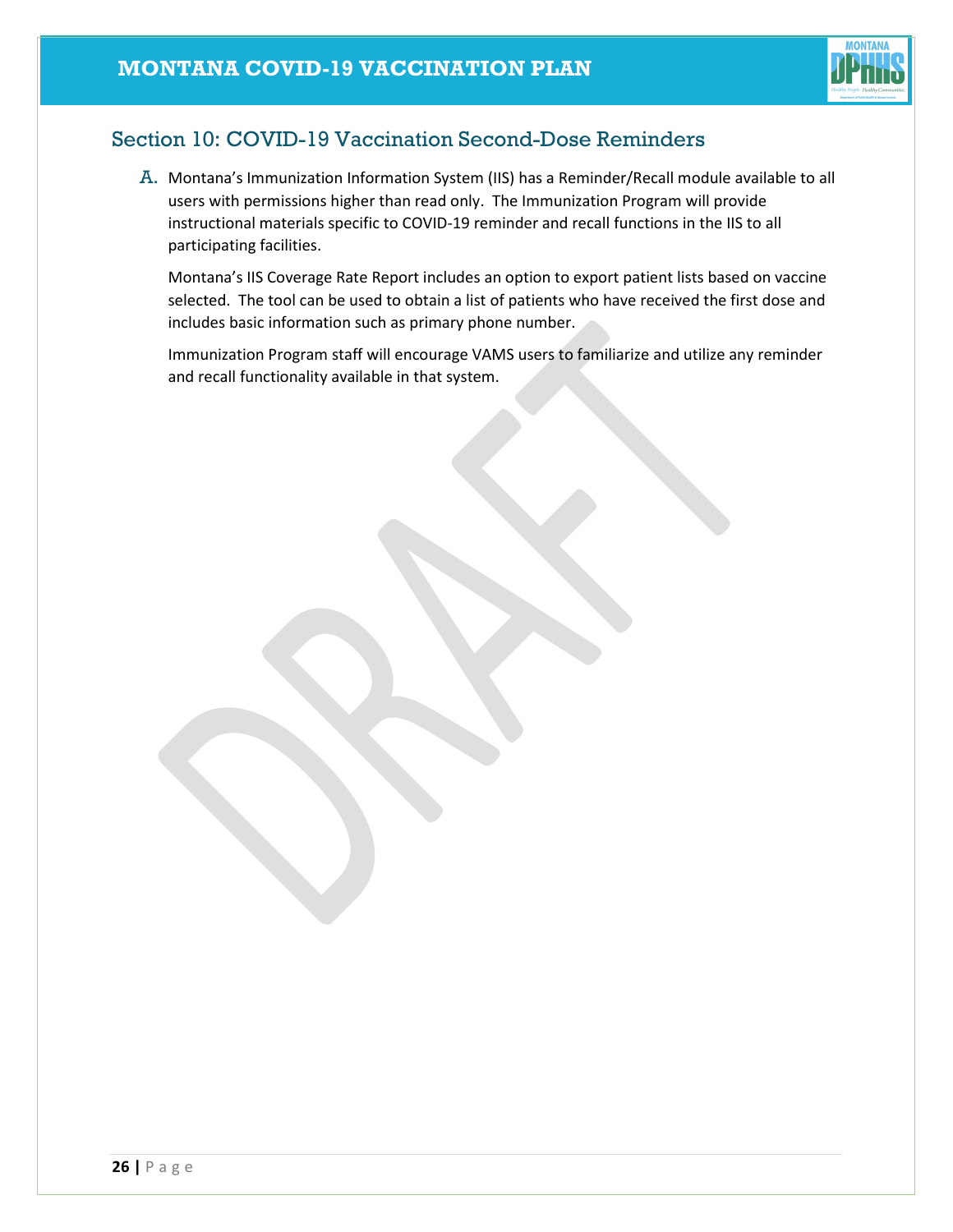

# <span id="page-27-0"></span>Section 11: COVID-19 Requirements for IISs or Other External Systems

- **A.** Montana's IIS has a mass immunization data entry module which facilitates rapid information input. The module requires inventory and lot management within the IIS. All administering facilities will have access to the module. The module is contained within the IIS and requires computer, internet access, and current credentials.
- **B.** Montana's IIS captures the following information.
	- Date of Birth
	- Sex
	- Race
	- Ethnicity
	- Address
	- Phone Number
	- Email
	- Population Group (in development)
- **C.** Montana uses STC's IWEB, PHC-Hub, and VOMS applications to comprise the cloud hosted IIS. PHC-Hub is the interoperability tool and can receive VXU messages and return QBP messages, including forecasting (Z44) where requested.

The IIS has several report and output capabilities available, including doses administered. The State of Montana expects to obtain access to an IIS connected COVID-19 Data Dashboard, currently under development. The STC dashboard will display vaccination administration and coverage assessment data by county and defined population groups. Numerators and denominators will be available. All data will be exportable.

- **D.** The DPHHS Immunization Section is currently contacting pharmacies, long-term care centers, and nursing homes not currently submitting data to the IIS to offer enrollment to establish their locations and respective users as COVID-19 vaccine providers.
- **E.** CONNECT Credentials have been provided to the American Immunization Registry Association (AIRA) for the Production and Staging environments. Connectivity for VXU submissions has been established and confirmed in both environments.

SHARE - STC is currently coordinating needed certificate updates to facilitate the CONNECT options and expected to be in place by 10/16/2020, pending legal approval APHL and Interjurisdictional Agreements (below).

**F.** Montana has completed the Association of Public Health Laboratories (APHL) Data Use Agreement for the CONNECT component of the IZ Gateway. Montana is in the process of amending the APHL agreement to include the SHARE component.

Per CDC, this data use agreement is not yet finalized or available for legal review.

The Memorandum of Understanding is in legal review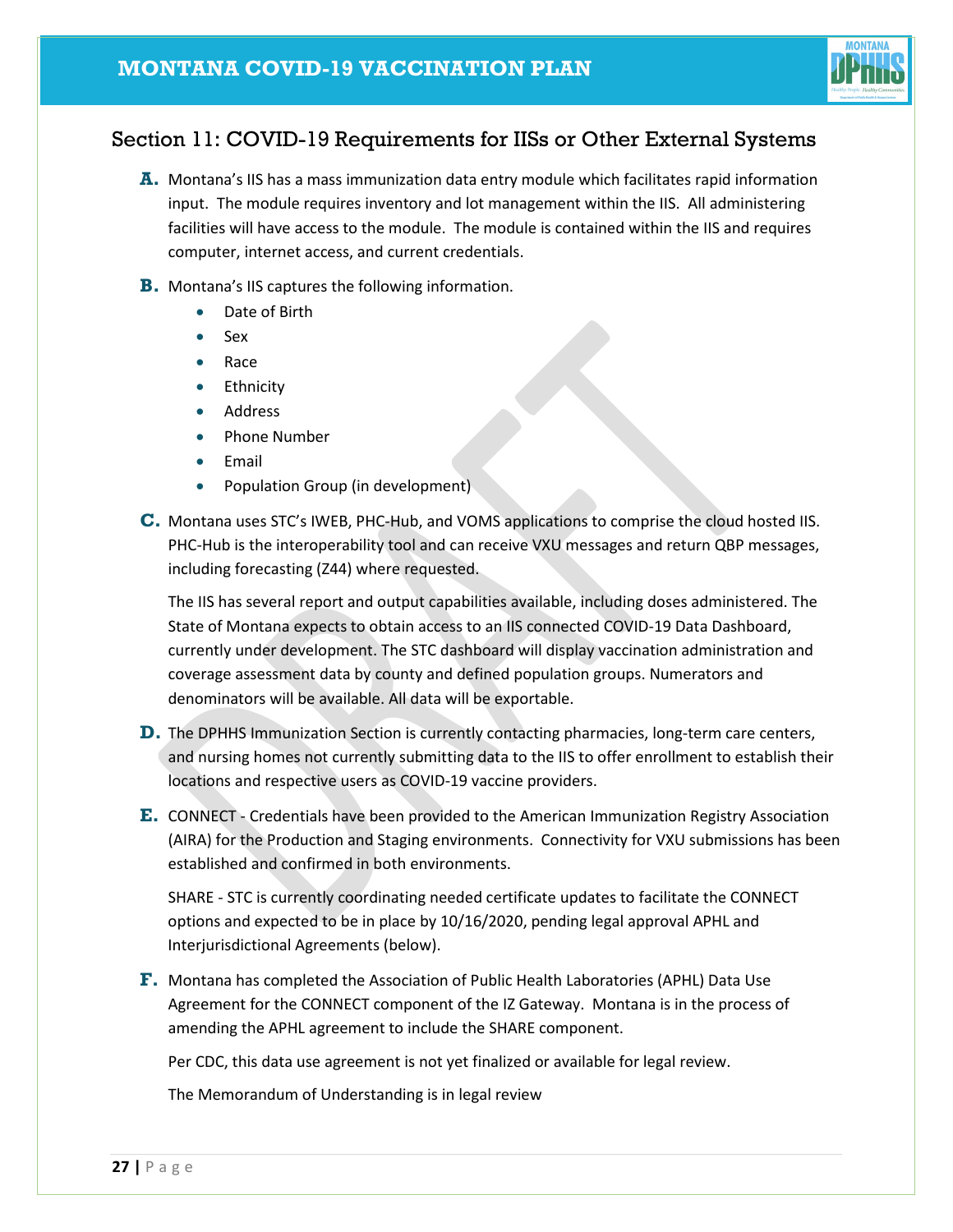

**G.** In case of internal network outages, the Immunization Program staff will provide all facilities with a PDF file complete with required fields to use for data collection. Vaccine providers will print an adequate number of copies of the document and store as an emergency method.

Immunization Program staff will distribute an Excel spreadsheet complete with required fields to use for data entry and submission to all COVID-19 vaccine providers. Instructions for using these spreadsheets include saving copies to the internal drive of any computer or device they use for data collection to ensure it is readily available.

**H.** DPHHS Immunization Program staff will provide specific information on data entry expectations and requirements to all submitting facilities. Staff will compare administration dates with insertion dates into the IIS for all providers. Deviations outside 24 hours will be evaluated to determine outreach and improvements.

Staff will evaluate facilities or organizations administering COVID-19 vaccines and submitting via HL7, including the IZ Gateway, VAMS, and PrepMod, to ensure adherence to CDC-provided required fields. This will allow for various compliance reports to be used for analysis and individualized follow up.

Immunization Section staff monitor all submitting organization interfaces daily for errors to prevent data not being applied to the IIS. Communication between IIS staff and the submitting facility will ensure correction and resubmission. Facilities entering data manually through the IIS must complete the required fields.

IIS staff will run Provider Error and Warning Reports weekly to evaluate completion or validity of data elements submitted. Facilities found to be submitting patient/vaccination data at a threshold less than 97% for required fields will receive individual follow-up by IIS staff.

Staff will also directly contact facilities who fail to report any vaccination data for two consecutive business days to determine any gaps in reporting.

IIS and contract staff will manage and process any outstanding records held for duplicate review for all COVID-19 administering locations daily.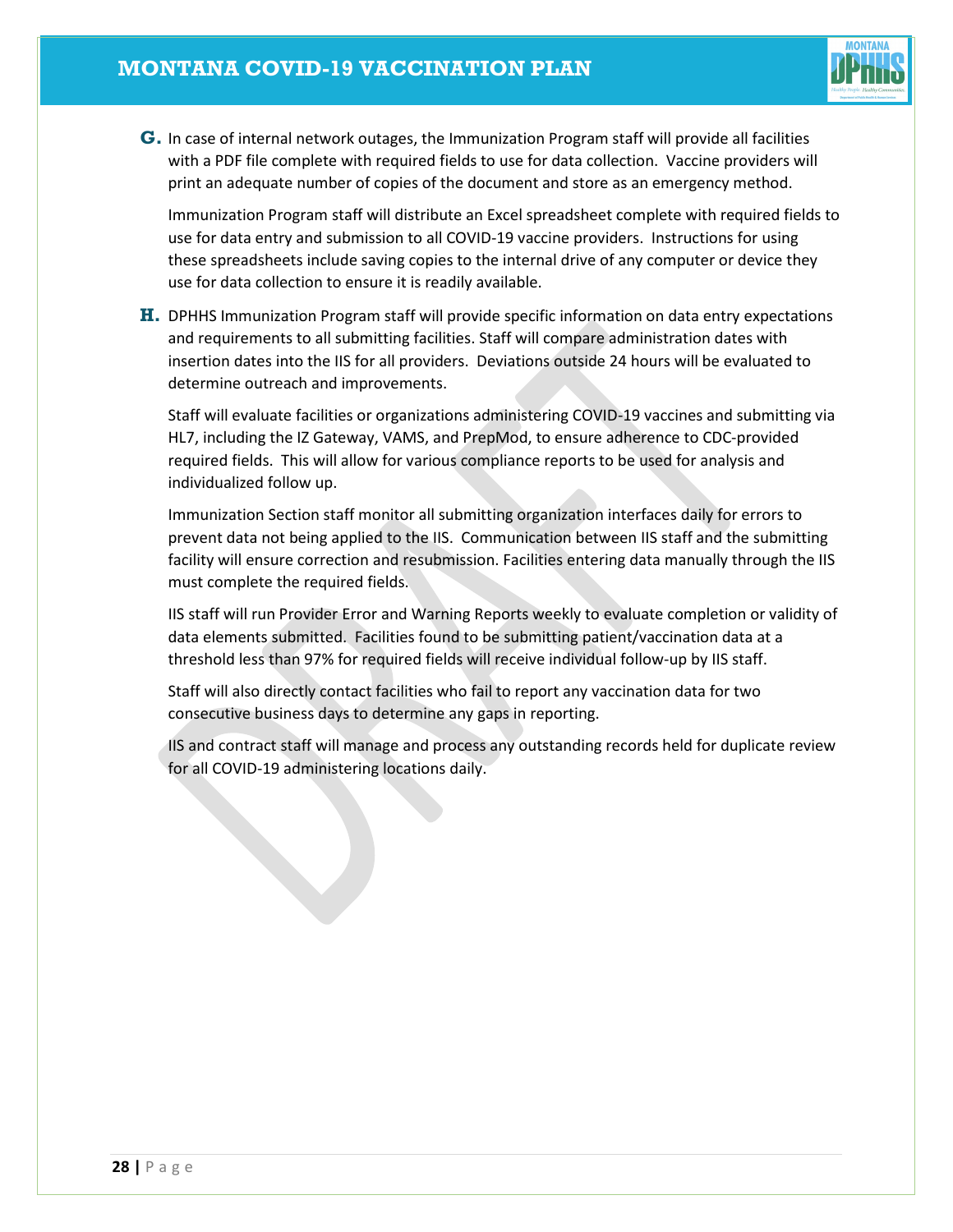

# <span id="page-29-0"></span>Section 12: COVID-19 Vaccination Program Communication

A. The Immunization Section will develop communications for guidance and information intended for COVID-19 vaccine providers. DPHHS public messaging is coordinated through the department's Public Information Officer (PIO) with IZ SME guidance. All communications are subject to the DPHHS Communications Policy in addition to the Governor's Coronavirus Task Force Joint Information Center.

DPHHS recognizes there are consistencies to public messaging concepts throughout all three phases of the COVID-19 vaccine program. Several of the elements will not change or will only change minimally. These static items are the audiences, modes of communication, and information sources.

#### **Audiences:**

- Critical infrastructure workforce (includes Healthcare Personnel)
- People at increased risk for severe COVID-19 illness and acquiring or transmitting Covid-19
- Educators
- Employers
- Local and Tribal governments
- General Population

#### **Information resources:**

- CDC guidance and information
- DPHHS Subject Matter Experts
- DPHHS Communications Policy
- COVID-19 One-Stop Shop Toolkits (in anticipation that COVID-19 vaccine informational materials will be added. [https://www.cdc.gov/coronavirus/2019](https://www.cdc.gov/coronavirus/2019-ncov/communication/toolkits/index.html) [ncov/communication/toolkits/index.html](https://www.cdc.gov/coronavirus/2019-ncov/communication/toolkits/index.html)
- World Health Organization Vaccine Safety Events: Managing the Communications Response https://www.euro.who.int/ data/assets/pdf file/0007/187171/Vaccine-[Safety-Events-managing-the-communications-response-final.pdf](https://www.euro.who.int/__data/assets/pdf_file/0007/187171/Vaccine-Safety-Events-managing-the-communications-response-final.pdf)
- Enrolled COVID-19 vaccine Providers
- Local and Tribal Health Jurisdictions
- Pharmaceutical COVID-19 vaccine producers
- Other Federal sources

#### **Modes of Communication**

- Web and Social Media
- Hotline
- Public meetings
- Fact Sheets
- Radio and TV Broadcast
- Print publications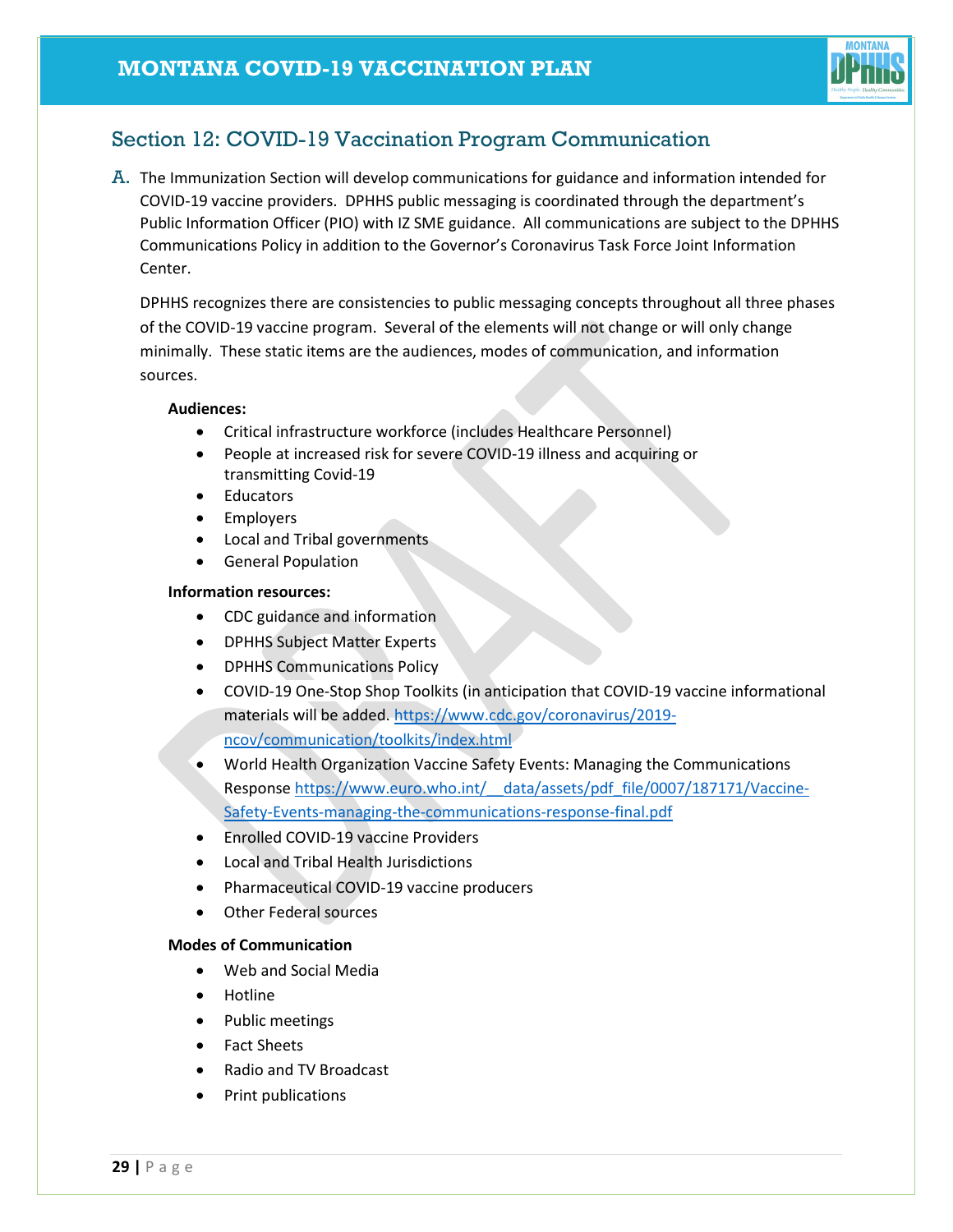

## • Letters

Messaging might shift or take a different direction as the campaign progresses. This creates a cone of uncertainty for anticipated messages, and DPHHS acknowledges any variety of factors can re-prioritize message purpose and goals. Thus, the following objectives are current as of the creation of this document and remain only as general concepts. More key messages will develop as the PIO and subject matter experts continue to meet and discuss options with leadership.

## **Phase 1: Targeted Critical Workforce; Limited Vaccine Supply First Two Months**

*Objective:* Notify the public of the arrival of vaccine into the state and introduce the plan for distribution and the reasons supporting it.

*Key Messages:*

- 1. Montana has received its first shipment of vaccine.
- 2. A defined critical workforce will be the first to receive vaccinations
- 3. Limited supply of the vaccine at this time requires Montana to take a prioritized and planned approach to distributing and dispensing the vaccine.
- 4. Continue to social distance, wear masks, and wash hands.
- 5. Counter any misinformation about the safety or efficacy of the vaccine

# **Phase 2: Second Dose to Critical Populations and Expanded Dispensing Three to Approximately Six Months**

*Objective:* Notify the public of the increase of vaccine in the state and is available to an expanded group of at-risk populations and some providers can now offer the medicine.

*Key Messages:*

- 1. Montana has received its additional vaccine which is prioritized for critical populations at risk for severe consequences if infected with COVID-19.
- 2. Reminder of the roll-out plan for vaccine and describe eligible critical populations.
- 3. Provide information about providers offering vaccine.
- 4. Counter any misinformation about the safety or efficacy of the vaccine.
- 5. Continue to social distance, wear masks, and wash hands.
- 6. Provide encouragement and show empathy for those still waiting for the vaccine.

# **Phase 3: Expand and Normalize Continued Distribution for Public Dispensing Six Months and Beyond**

*Objective:* Continue regular encouraging and positive communication for everyone to receive both doses of the vaccine.

*Key Messages:*

1. There is an adequate supply of vaccine available, so go to your provider for a free injection and reminder for second dose.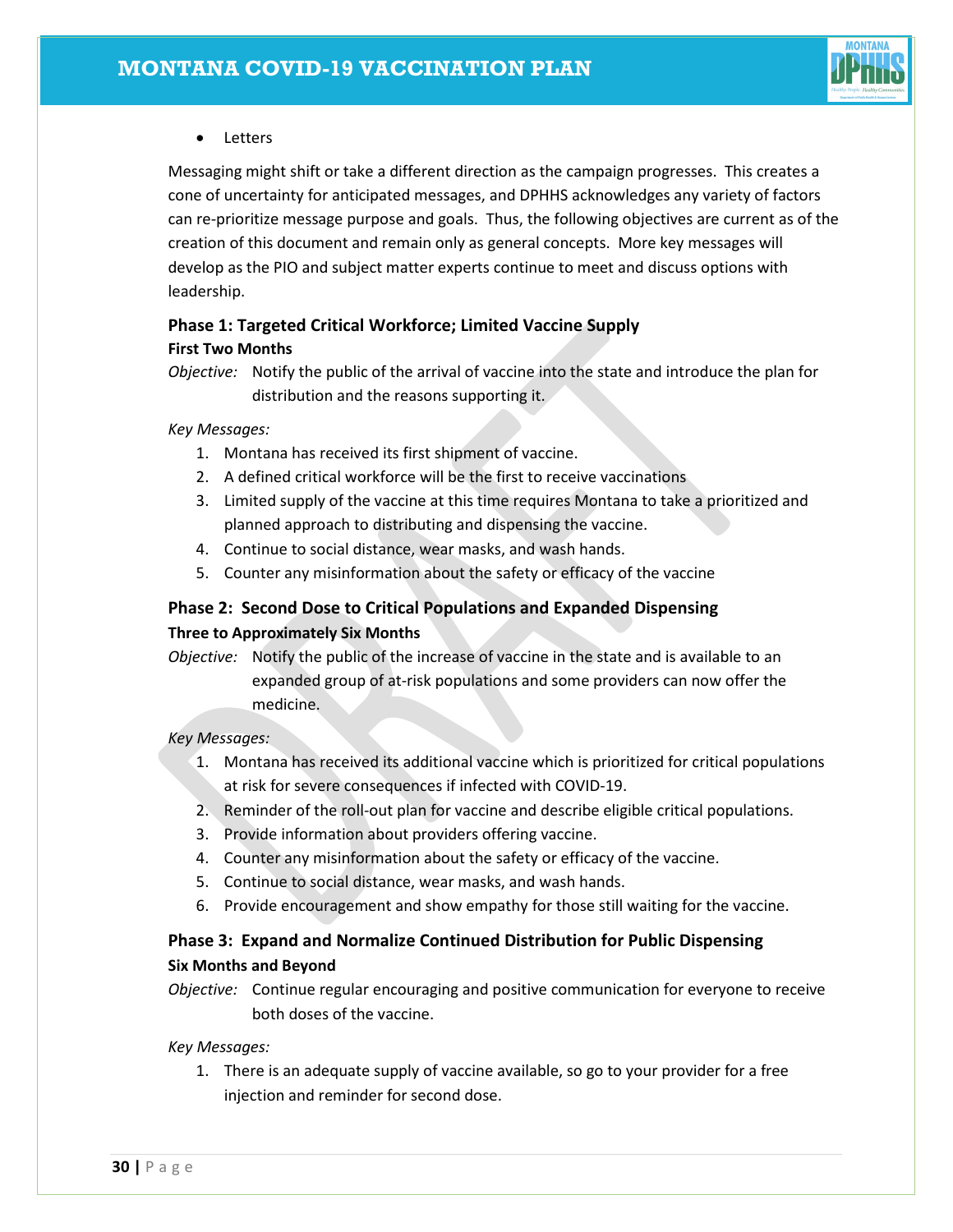

- 2. Encourage wide-spread acceptance of the vaccine to return to a robust economy and return to normal life.
- 3. Provide information about providers offering vaccine.
- 4. Counter any misinformation about the safety or efficacy of the vaccine.
- B. DPHHS PHEP maintains a Public Health Crisis and Emergency Risk Communications Annex as part of the department's EOP. The Annex encompasses guides and procedures based on the CDC's CERC and its principles. A toolbox document contains templates and instructions for rapid situational analysis, message development, audience identification, and delivery modes. Accompanying the toolbox is an immediate response template to quickly plan and execute a response to emergency situations.

Emergency communications are led by the DPHHS Public Information Officer. Two staff trained in the Advanced Public Information Officer: Health & Hospital Emergencies course at the Center for Domestic Preparedness.

The expedited process for emergency response, in brief, includes

- 1. Rapid situation assessment
- 2. Identify the audiences
- 3. Determine the communication methods
- 4. Develop immediate key messages
- 5. Focus on message integrity

A schedule of updates for the emergency is developed after the initial response. Even if no new information is available, the update event occurs to reinforce previous messaging or to add detail to the current information, which will demonstrate transparency.

<span id="page-31-0"></span>All crisis and emergency messages are subject to the DPHHS Communications Policy.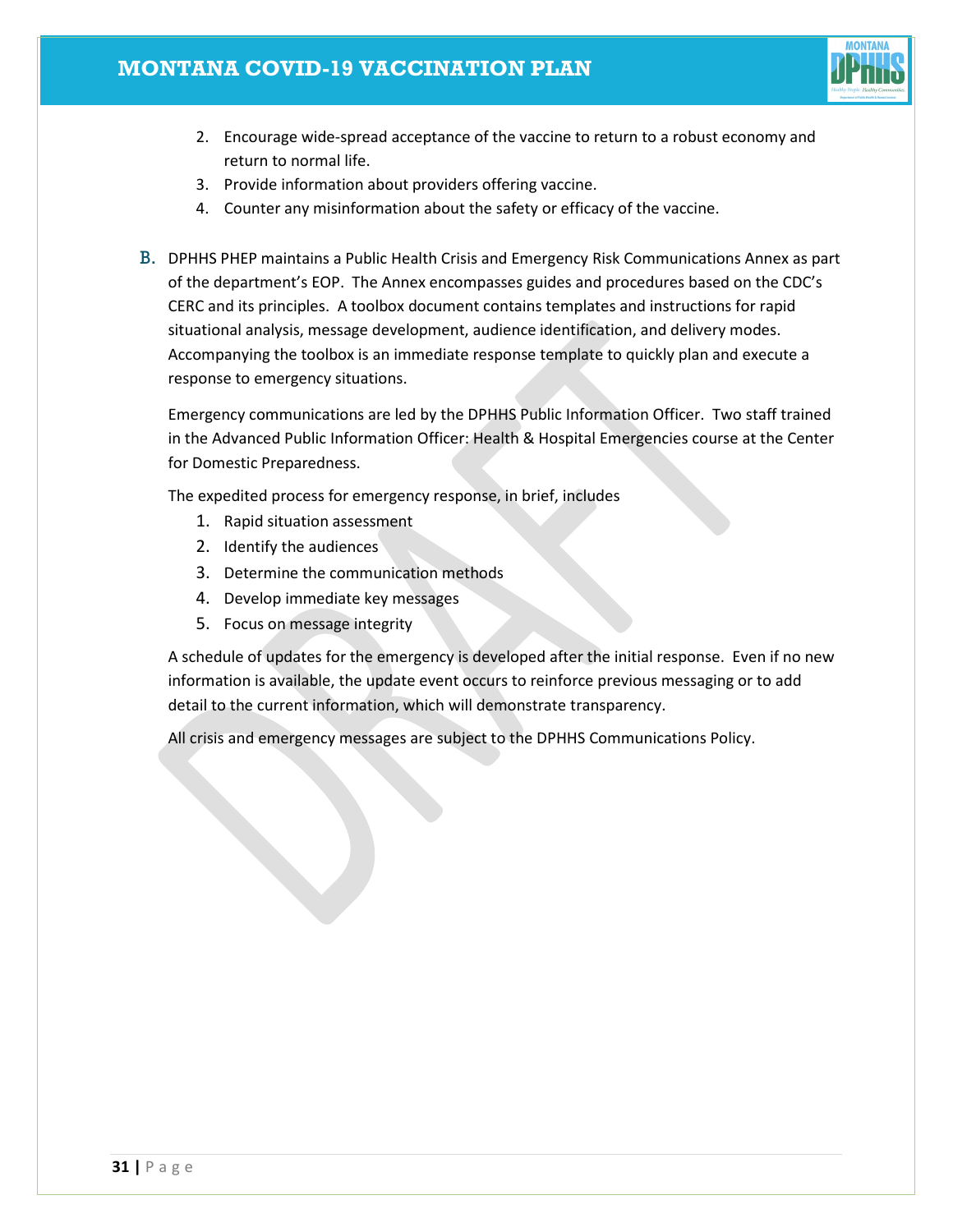

# Section 13: Regulatory Considerations for COVID-19 Vaccination

- A. The Immunization Program nurse consultant will review the EUA and VISs and training provided by CDC and the ACIP and develop training modules for the mandatory Moodle training for COVID-19 Vaccine Providers on how to locate, understand, and distribute EUA fact sheets and VISs.
- B. The mandatory Moodle training, as described in Section 5-E, will inform providers where to find the EUA and VIS documents for each COVID-19 vaccine, and we will link to these documents from our Montana COVID-19 Vaccinator Resource webpage.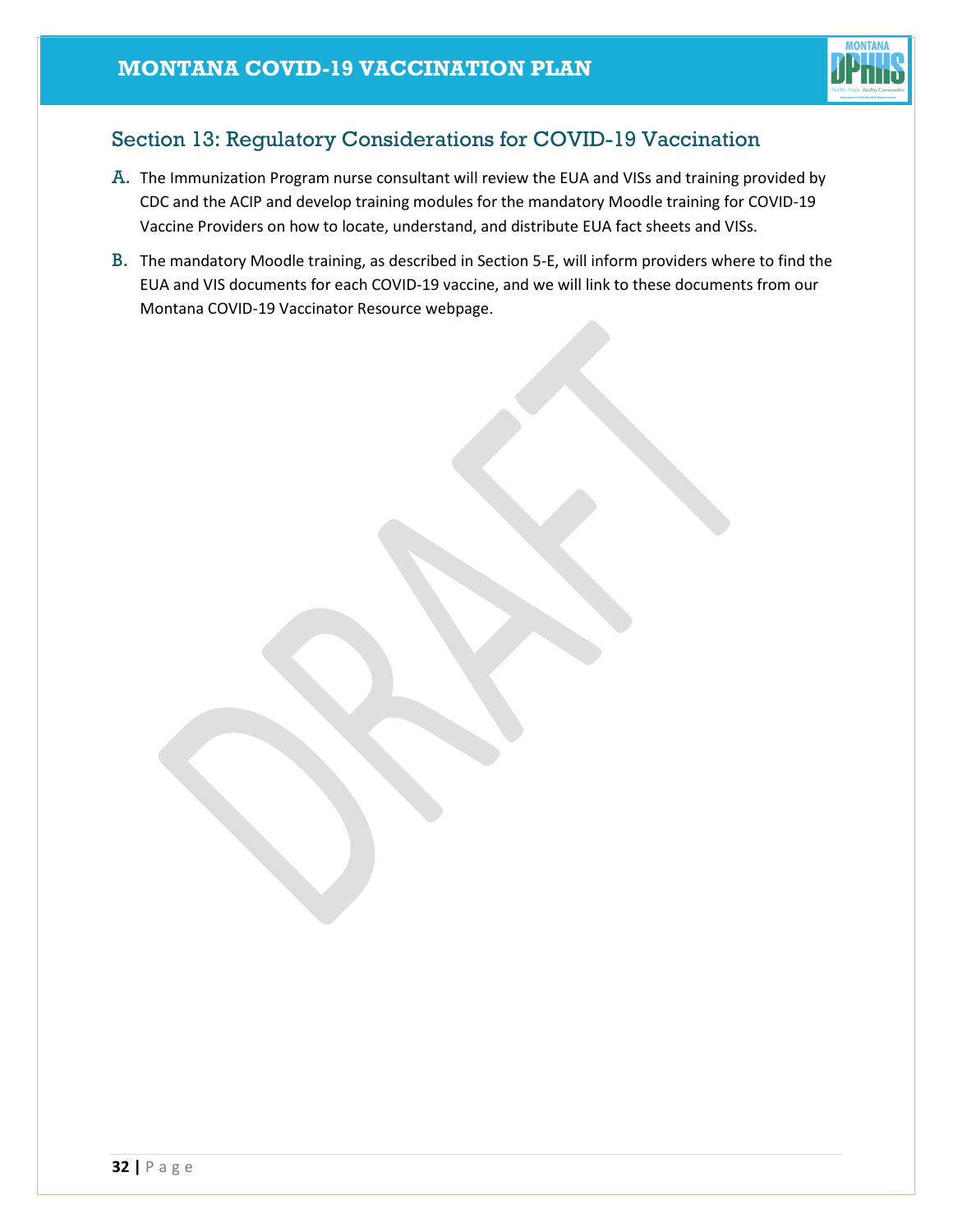

# <span id="page-33-0"></span>Section 14: COVID-19 Vaccine Safety Monitoring

## *Instructions:*

A. The Montana Immunization Program nurse consultant is the main point of contact for vaccine safety and VAERS reporting questions. The nurse consultant will develop a section in the mandatory Moodle training, as described in Section 5-E, on the requirements and process for reporting adverse events following any COVID-19 vaccination to VAERS.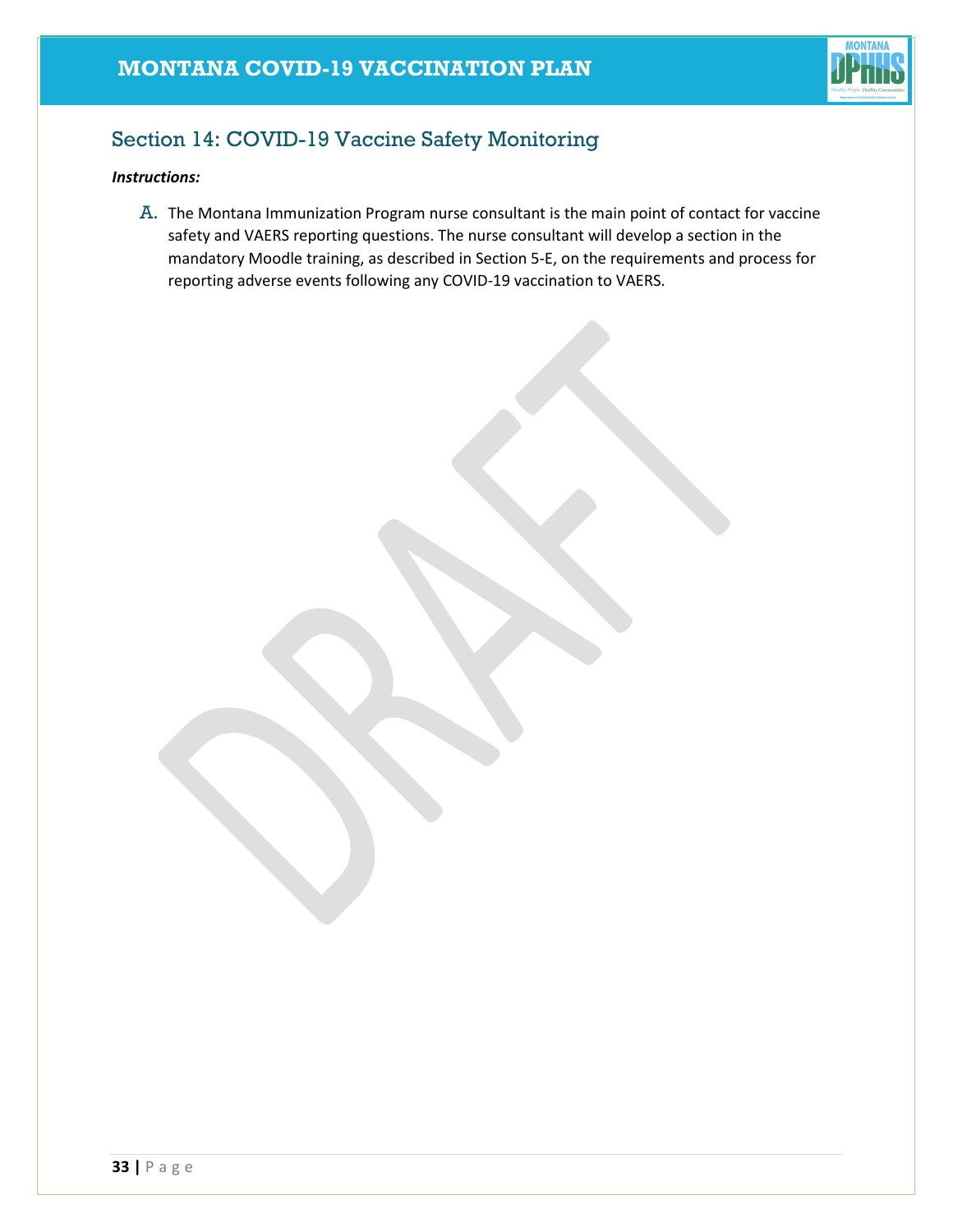

# <span id="page-34-0"></span>Section 15: COVID-19 Vaccination Program Monitoring

#### **Monitoring Progress in COVID-19 Vaccination Program implementation**

#### *Provider enrollment*

This will be measured by the number of providers engaged and the number of providers enrolled to participate in the vaccination program.

#### *Access to COVID-19 vaccination services*

This will be measured by the uptake of populations served, listed by the providers.

#### *IIS Performance*

The IIS manager, located in the Montana Immunization Program, will monitor IIS performance and enrollment by ensuring that systems are working properly. IIS Staff will monitor submissions daily and work with COVID-19 providers if errors in data submissions are found.

#### *Data reporting to CDC*

This will be measured by meeting the scheduled reporting goals outlined in operational procedures.

#### *Provider-level data reporting*

This will be measured by evaluating the number of follow-up contacts made to enrolled facilities or organizations for not meeting acceptable frequency or not providing information in the required data categories.

#### *Vaccine ordering and distribution*

This will be measured by tracking the orders and distribution of COVID-19 vaccine to enrolled providers.

#### *2-dose COVID-19 vaccination coverage*

This will be measured by tracking the orders and distribution of COVID-19 vaccine to enrolled providers needed to administer second doses.

#### *Budget, Staffing, and Supplies*

The Immunization Section Supervisor along with the PHEP section supervisor will monitor budget, staffing and supplies associated with the COVID-19 vaccination response. Any deficiencies in any of these categories will be reported to leadership during internal planning meetings.

#### *Communication*

All public communications must comply with by the DPHHS Communications Policy.

#### *Local-level situational awareness*

DPHHS Immunization Section, PHEP, and CDEpi conduct regularly teleconference meetings with local and tribal jurisdictions regarding their COVID-19 pandemic response operations. Agendas include exchange of information and discussions of operational updates. As a decentralized state, these meetings are voluntary and collaborative in nature.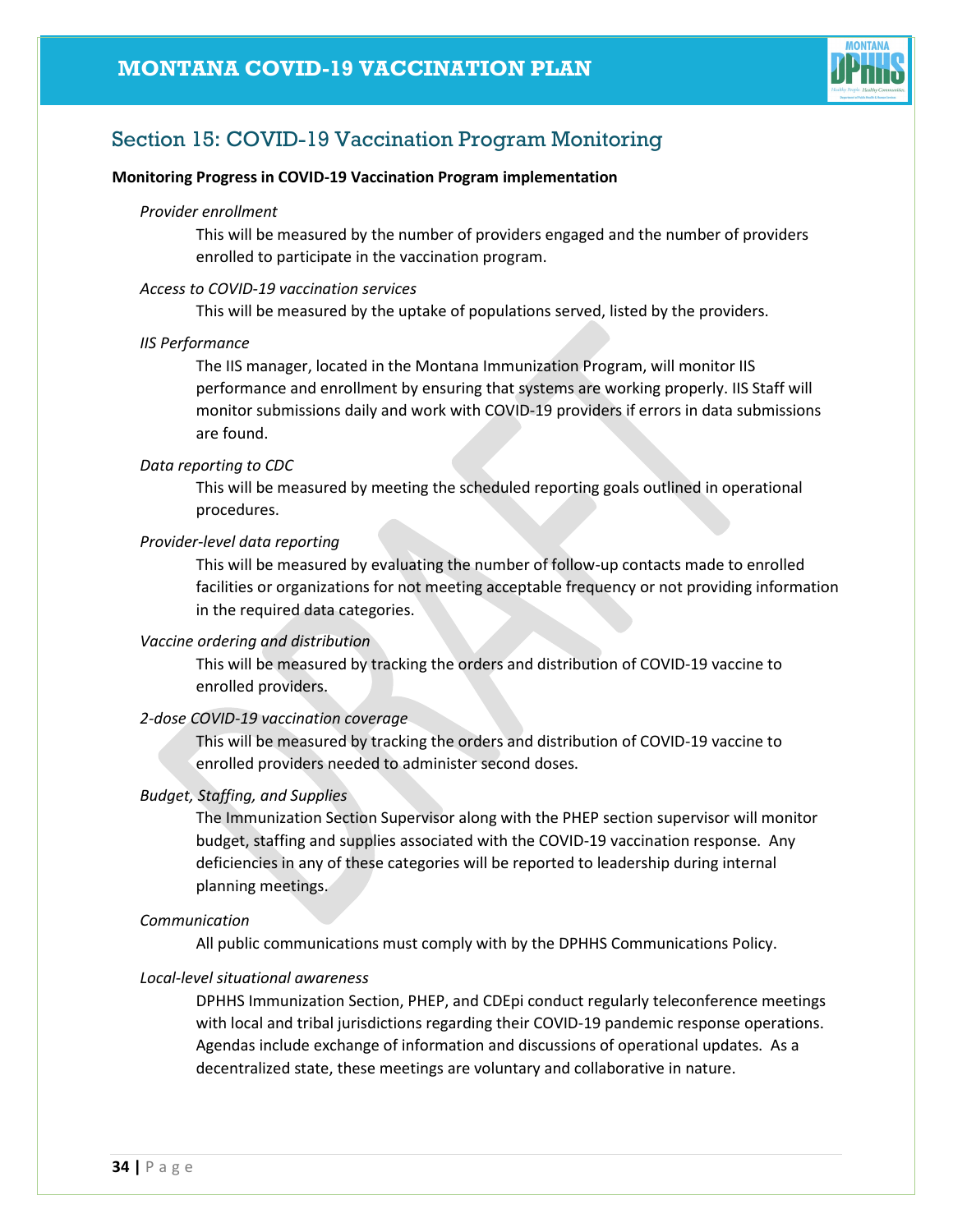# **MONTANA COVID-19 VACCINATION PLAN**



#### *COVID-19 Vaccination Program metrics*

COVID-19 vaccination program metrics, including provider enrollment, doses distributed and administered, and vaccine coverage by jurisdiction will be calculated using the state's IIS. Relevant data will be shared using the Department's Coronavirus page located at [https://dphhs.mt.gov/publichealth/cdepi/diseases/coronavirusmt.](https://dphhs.mt.gov/publichealth/cdepi/diseases/coronavirusmt)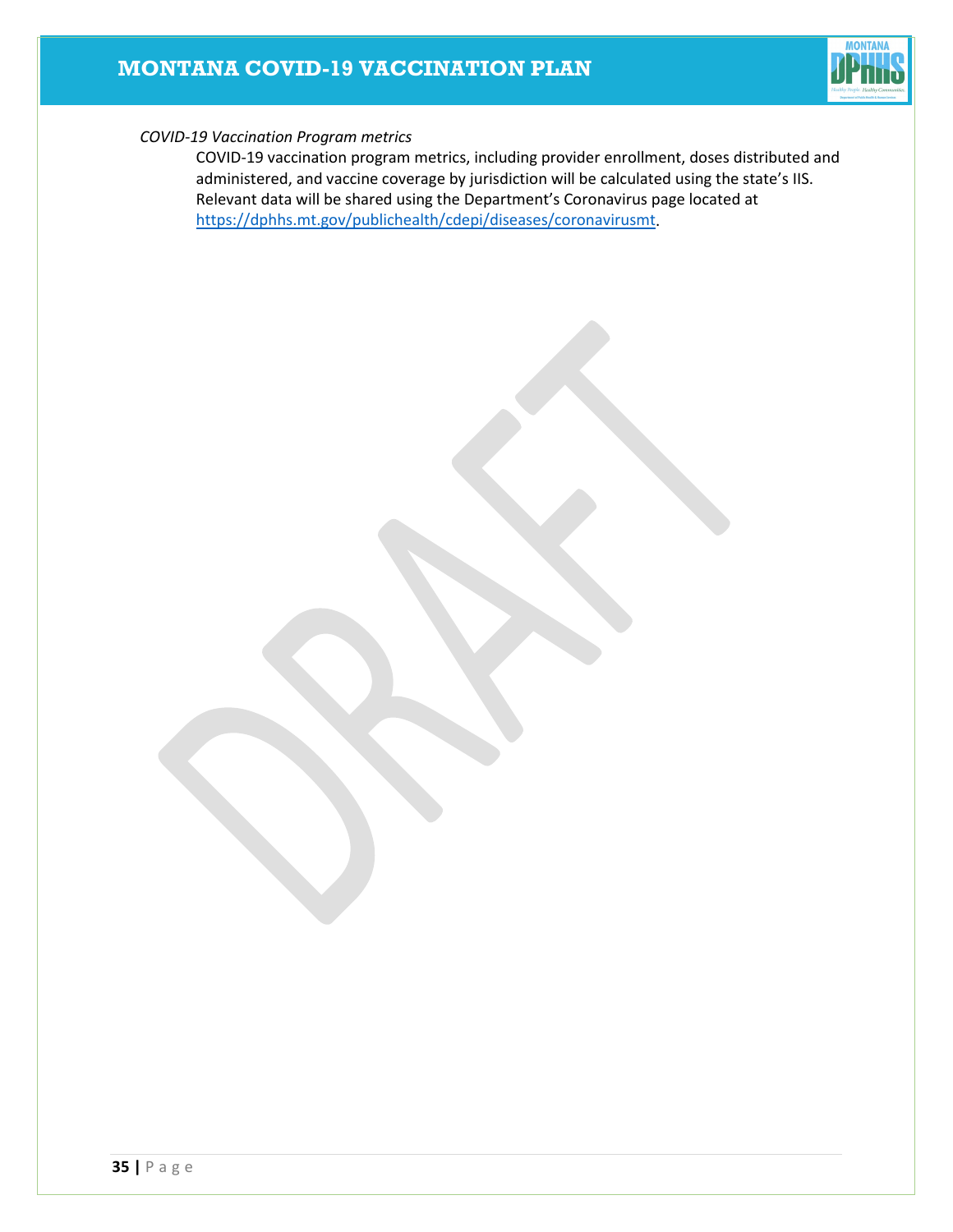# <span id="page-36-0"></span>Appendix

# **Resources**

Allocating and Targeting Pandemic Influenza Vaccine. (n.d.). Retrieved October 13, 2020, from <https://www.cdc.gov/flu/pandemic-resources/pdf/2018-Influenza-Guidance.pdf>

Identifying Critical Infrastructure During COVID-19. (n.d.). Retrieved October 13, 2020, from https://www.cisa.gov/identifying-critical-infrastructure-during-covid-19

Jones, Nancy Lee. The ADA Amendments Act: P.L. 110-325, report, September 29, 2008; Washington D.C. [\(https://digital.library.unt.edu/ark:/67531/metadc821366/:](https://digital.library.unt.edu/ark:/67531/metadc821366/) accessed October 13, 2020), University of North Texas Libraries, UNT Digital Library, [https://digital.library.unt.edu;](https://digital.library.unt.edu/) crediting UNT Libraries Government Documents Department.

National response framework. (2019). Washington, DC: Department of Homeland Security.

Pandemic and All Hazards Preparedness Act. (n.d.). Retrieved October 13, 2020, from <https://www.phe.gov/preparedness/legal/pahpa/pages/default.aspx>

- Public health emergency preparedness and response capabilities: National standards for state, local, tribal, and territorial public health. (2019). Atlanta, GA: Centers for Disease Control and Prevention, Center for Preparedness and Response.
- Roadmap to Implementing Pandemic Influenza Vaccination of ... (n.d.). Retrieved October 13, 2020, fro[m https://www.cdc.gov/flu/pandemic-resources/pdf/roadmap\\_panflu.pdf](https://www.cdc.gov/flu/pandemic-resources/pdf/roadmap_panflu.pdf)
- United States, Centers for Disease Control and Prevention, Immunization Services Division. (2020). *COVID-19 Vaccination Program Interim Playbook for Jurisdiction Operations* (Vol. 1). Washington, DC: Centers for Disease Control and Prevention.

## **Initialisms**

| AAR/IP       | After Action Report/Improvement Plan                  |
|--------------|-------------------------------------------------------|
| ACIP         | Advisory Committee on Immunization Practices          |
| ASTHO        | Association of State and Territorial Health Officials |
| CDC          | Centers for Disease Control and Prevention            |
| <b>CDEpi</b> | Communicable Disease Epidemiology Section (DPHHS)     |
| CISA         | Cybersecurity & Infrastructure Security Agency        |
| DES          | Disaster and Emergency Services Division of Montana   |
| DID          | De-Identified Data                                    |